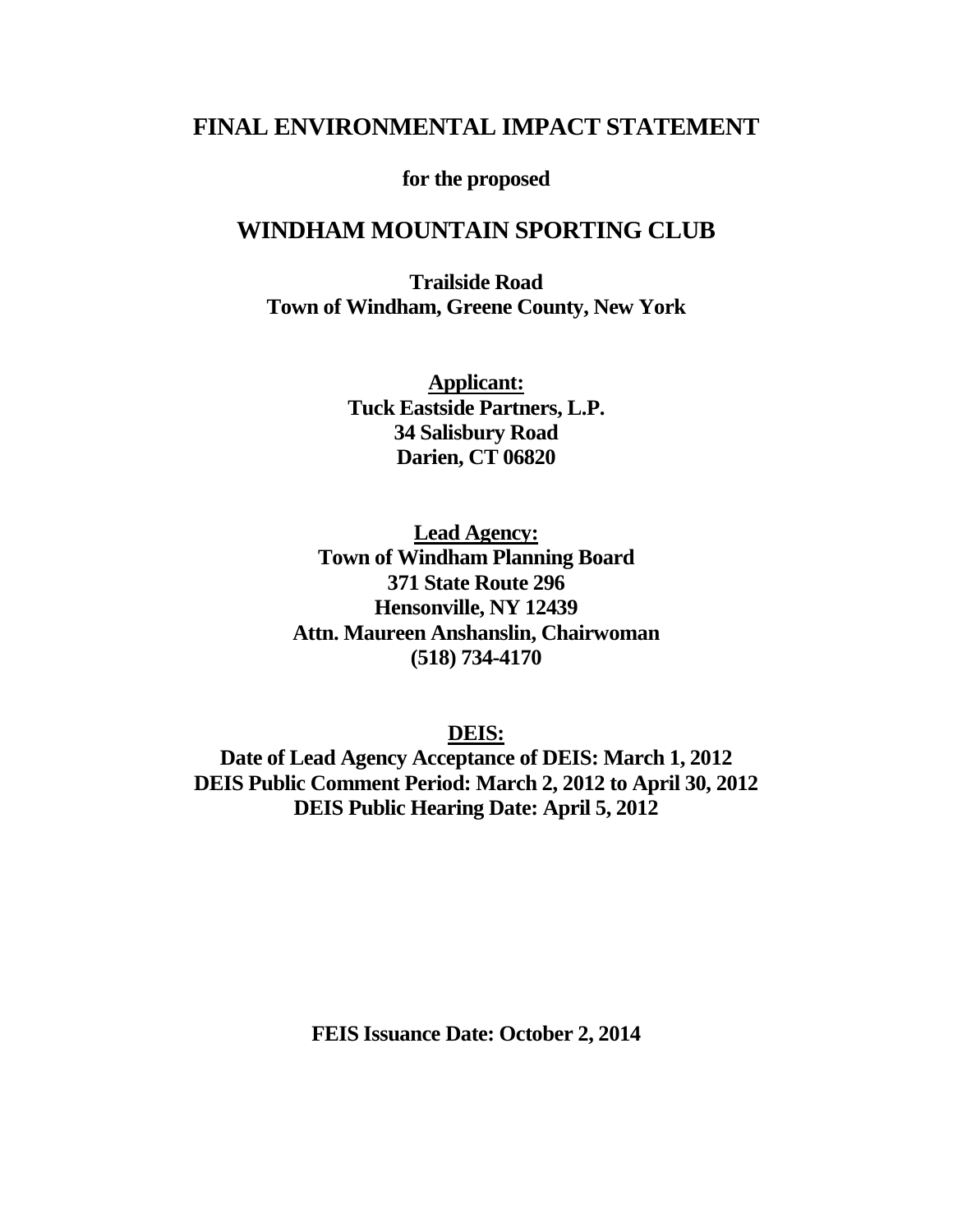#### **LIST OF EIS PREPARERS**

The LA Group, PC 40 Long Alley Saratoga Springs, NY 12866 (518) 587-8100 Attn. Kevin Franke

Kaaterskill Associates PO Box 1020 Cairo, NY 12413 (518) 622-9667 Attn. Darrin Elsom

Design Management, LLC 1 N. Pack Square, Ste. 149 Asheville, NC 28801 (828) 258-1818 Attn. Bruce Hazzard

Whiteman Osterman & Hanna LLP One Commerce Plaza Albany, NY 12260 (518) 487-7619 Attn. Daniel A. Ruzow

AKRF, Inc. 440 Park Avenue South New York, NY 10016 (464) 388-9554 Attn. Peter Liebowitz

Creighton Manning Engineering, LLP 17 Computer Drive West Albany, NY 12205 (518) 446-0396 Attn. Alanna Moran

Hudson Mohawk Archaeological Consultants, LLC 153 Second Ave. Troy, NY 12180 (518) 237-5637 Attn. Jason Fenton

Terrestrial Environmental Specialists, Inc. 23 County Route 6, Suite A Phoenix, NY 13135 (315) 695-7228 Attn. Bernie Carr

Alpha Geoscience 679 Plank Road Clifton Park, NY, 12065 (518) 348-6995 Attn. Steven M. Trader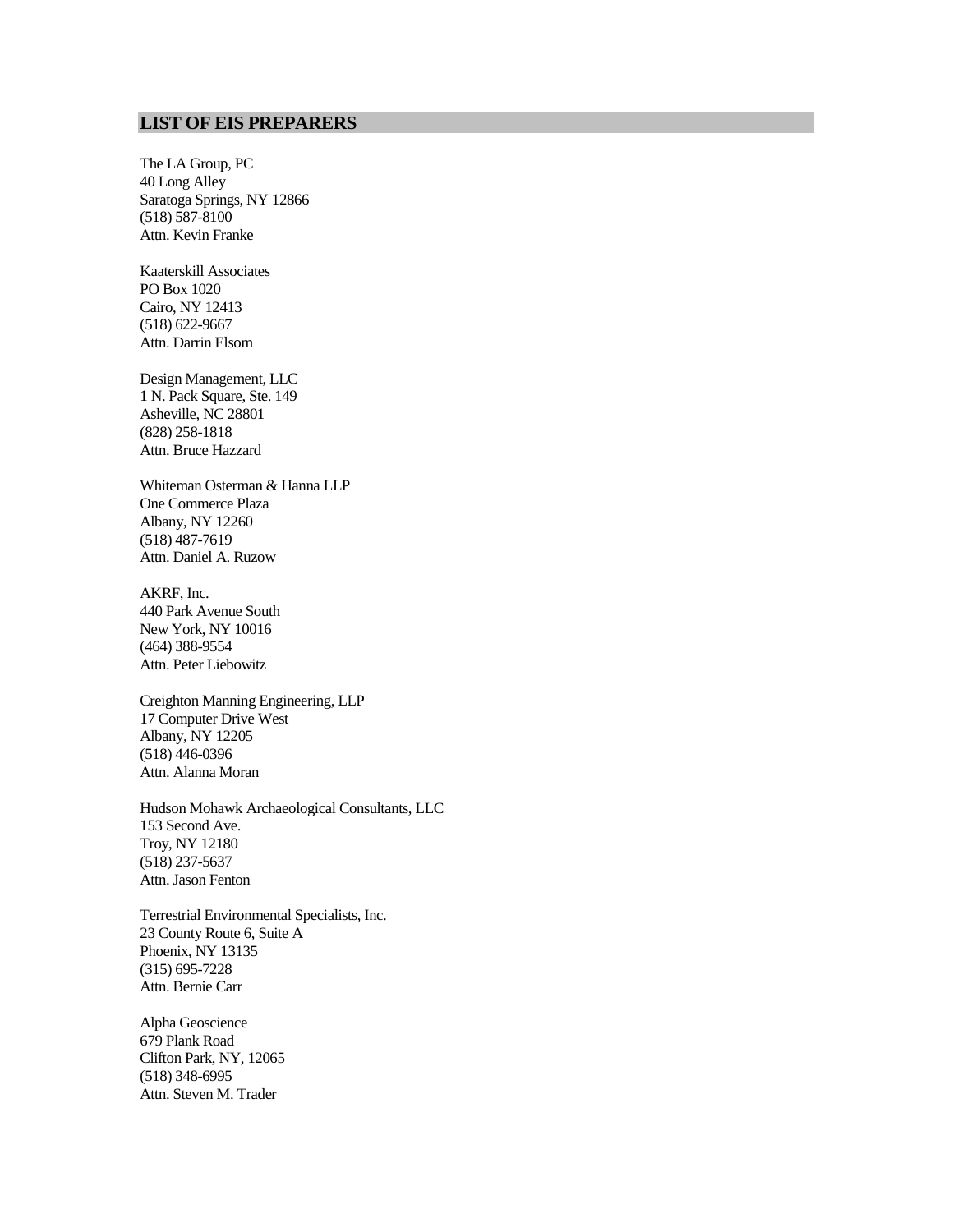#### **TABLE OF CONTENTS**

#### **Cover Sheet**

#### **Table of Contents**

#### **Executive Summary**

**Errata** (changes made and/or additional information added to the DEIS made as a result of comments received and FEIS responses)

- 1.0 Narrative Summary of Changes and Additional Information
- 2.0 Revised Information
	- 2.1 Project Master Plan, L1.01
	- 2.2 Project Master Plan with Constraints, L1.01A
	- 2.3 Project Master Plan with Constraints Enlargements, L10.01-L10.09
	- 2.4 Lot Study Plans, L9.01-L9.03
	- 2.5 Figure 1.01B DEIS Master Plan Modifications
	- 2.6 Lot Summary Table
	- 2.7 Letter Report Stormwater Management Design
	- 2.8 Letter Report Water Supply
	- 2.9 Letter Report Wastewater Collection and Disposal
	- 2.10 Letter Report Traffic Impact Assessment
	- 2.11 Letter Report Socioeconomics Assessment
	- 2.12 Revised ARB Guidelines
	- 2.13 Surveyor Stamped Watercourse Maps with NYCDEP Acceptance Letter
	- 2.14 Table Micropool Extended Detention Ponds Summary Table on Sheet L-8.02
	- 2.15 Revised Blasting Mitigation Measures
	- 2.16 Alternative Access Analysis, March 2010
	- 2.17 HydroCAD Links for Residential Units (on CD)
	- 2.18 Modified Stormwater Management Design Report
	- 2.19 Table Comparison of Pre and Post Rates and Volumes for Type 2 and Custom Local Synthetic Rainfall
	- 2.20 HydroCAD Data Files Using Synthetic Rainfall and Adjusted Tc and Cn Values (on CD)
	- 2.21 Alpha Geoscience Hydrogeological Evaluation
	- 2.22 Erosion and Sediment Control Design for Single Family Home Lots, L9.04
	- 2.23 Table Impervious Area/RRv Summary
	- 2.24 Updated TP and TSS Loading Estimates
	- 2.25 Figure Floristic Survey Route<br>2.26 Figure Isolated Wetlands
	- Figure Isolated Wetlands
	- 2.27 Figure Isolated Wetlands Disturbance
	- 2.28 Figure Wetland Delineation Data Point Locations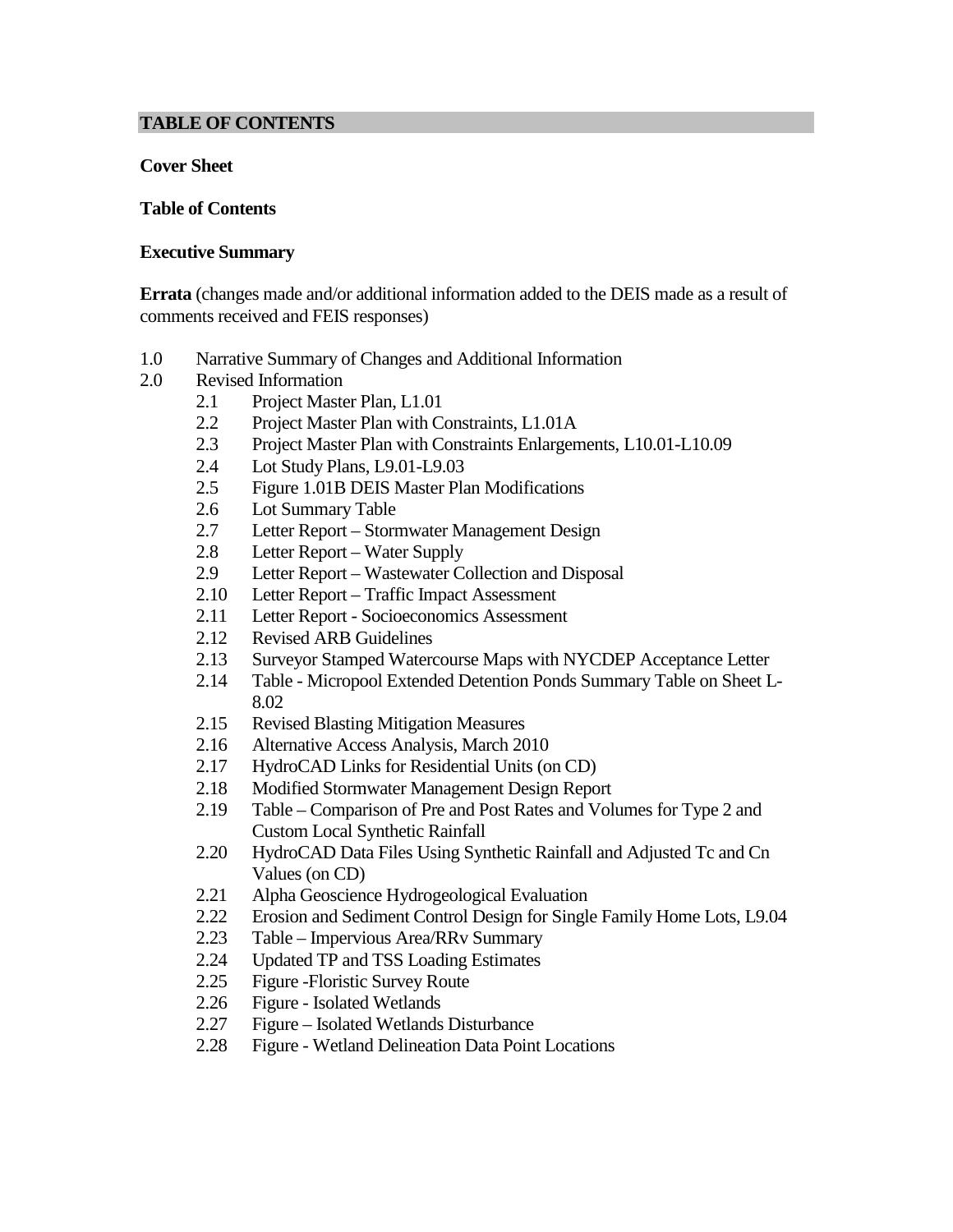## **Responses to Comments**

| 1.0 |                                                                             |                                                                        |  |  |  |  |
|-----|-----------------------------------------------------------------------------|------------------------------------------------------------------------|--|--|--|--|
| 2.0 | Description of the Proposed Action (DEIS Section 2)                         |                                                                        |  |  |  |  |
|     |                                                                             |                                                                        |  |  |  |  |
| 3.0 | Environmental Setting, Potential Impacts and                                |                                                                        |  |  |  |  |
|     |                                                                             |                                                                        |  |  |  |  |
|     | Geologic and Topographic Resources, Surface Water<br>3.1                    |                                                                        |  |  |  |  |
|     |                                                                             | Resources, Groundwater Resources, Soils (DEIS Sections                 |  |  |  |  |
|     |                                                                             |                                                                        |  |  |  |  |
|     | 3.2                                                                         |                                                                        |  |  |  |  |
|     | 3.3                                                                         |                                                                        |  |  |  |  |
|     | 3.4                                                                         |                                                                        |  |  |  |  |
|     | 3.5                                                                         |                                                                        |  |  |  |  |
|     | 3.6                                                                         | Terrestrial and Aquatic Ecology, Flora, Fauna, and Wetlands            |  |  |  |  |
|     |                                                                             | (DEIS Section 3.4 and Appendices 10 and 16)                            |  |  |  |  |
|     | 3.7                                                                         | Traffic and Transportation (DEIS Section 3.6 and Appendix 13) 115      |  |  |  |  |
|     | 3.8                                                                         |                                                                        |  |  |  |  |
|     | 3.9                                                                         |                                                                        |  |  |  |  |
|     | 3.10                                                                        | Land Use and Community Character (DEIS Section 3.9)                    |  |  |  |  |
|     | 3.11                                                                        |                                                                        |  |  |  |  |
|     | 3.12                                                                        |                                                                        |  |  |  |  |
|     | 3.13                                                                        |                                                                        |  |  |  |  |
| 4.0 |                                                                             | Unavoidable Adverse Environmental Impacts (DEIS Section 4) 131         |  |  |  |  |
| 5.0 |                                                                             |                                                                        |  |  |  |  |
| 6.0 | Irreversible and Irretrievable Commitment of Resources (DEIS Section 6) 134 |                                                                        |  |  |  |  |
| 7.0 |                                                                             | Growth Inducing, Secondary and Cumulative Impacts (DEIS Section 7) 134 |  |  |  |  |
| 8.0 |                                                                             | Effect of the Proposed Action on the Use and Conservation of           |  |  |  |  |
|     |                                                                             |                                                                        |  |  |  |  |
| 9.0 |                                                                             |                                                                        |  |  |  |  |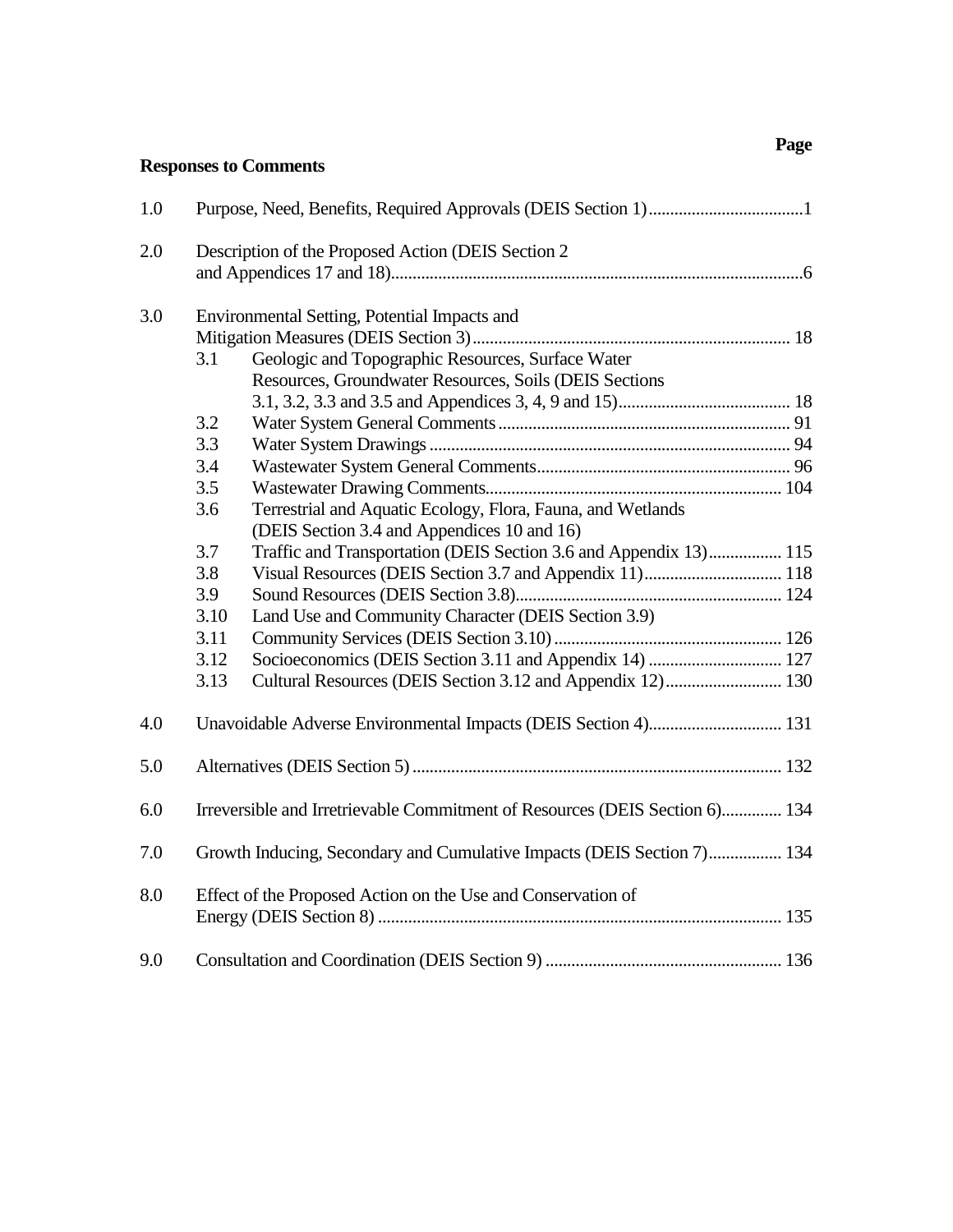- **Appendix 1 Comments Received During the Public Comment Period**
- **Appendix 2 Summary of Public Comments Made During the Public Hearing Prepared by Delaware Engineering.**
- **Appendix 3 Comments Received After the Close of the Public Comment Period**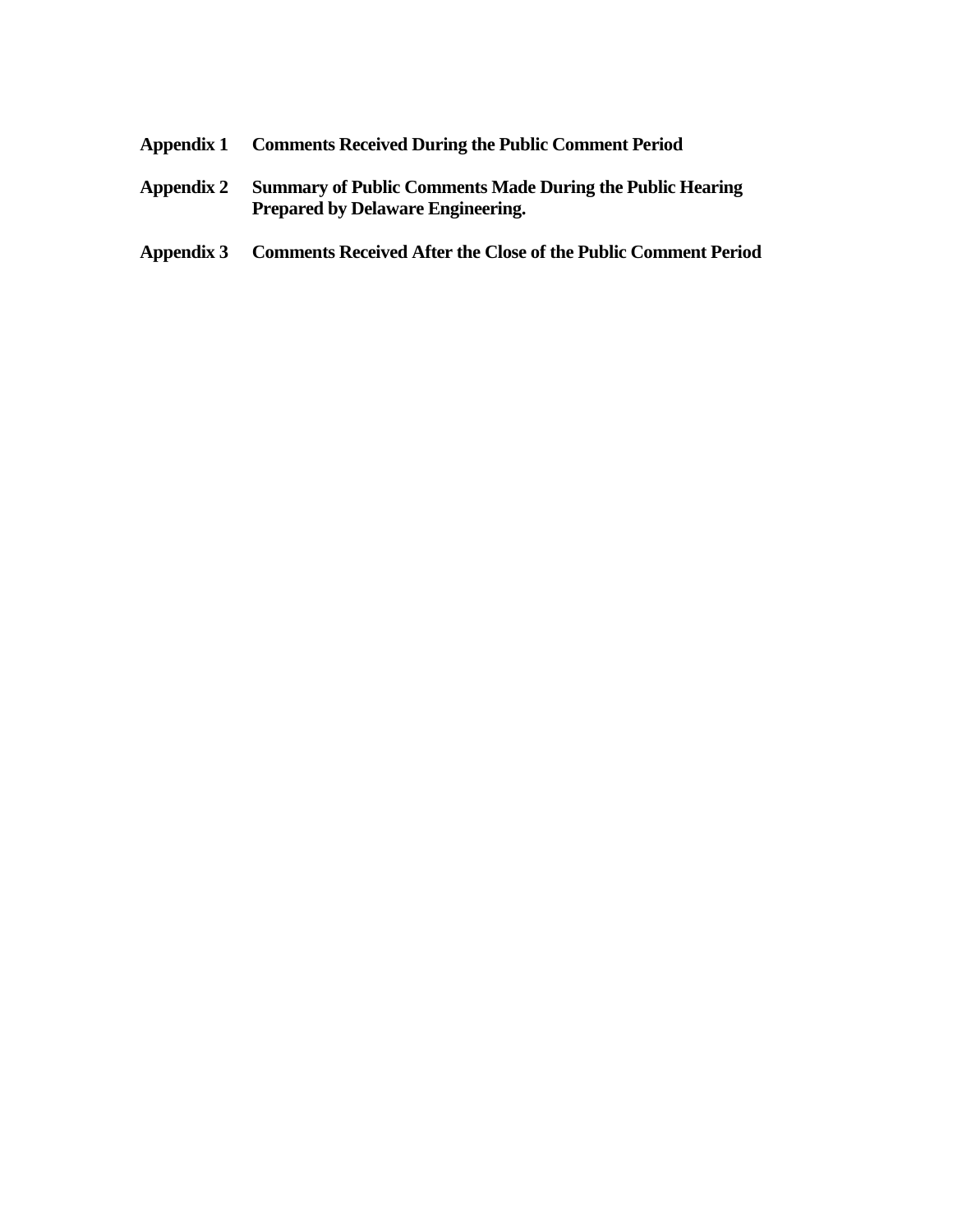#### **EXECUTIVE SUMMARY**

#### 1. Background and Document Organization

This is a Final Environmental Impact Statement (FEIS) issued by the Town of Windham Planning Board, the Lead Agency, in accordance with Article 8 of the Environmental Conservation Law (ECL) also known as the State Environmental Quality Review Act (SEQRA) and implementing regulations (6 NYCRR Part 617). The proposed action that is the subject of this FEIS is the construction and operation of a residential sporting club known as the Windham Mountain Sporting Club in the Town of Windham, Greene County, New York.

This FEIS consists of two parts. The first part of this document is the Draft Environmental Impact Statement (DEIS) and accompanying appendices and drawings/plans that were accepted as complete by the Windham Planning Board as Lead Agency on March 1, 2012. This FEIS incorporates the DEIS by reference. The second part is this FEIS document that addresses the issues raised during the DEIS public comment period as well as comment letters submitted to the Lead Agency after the close of the public comment period. Together the DEIS and FEIS constitute the Environmental Impact Statement (EIS).

The SEQRA process is structured to allow examination of all relevant environmental issues by technical experts, agencies, and the public in order that the lead agency and other involved agencies may make reasoned and informed decisions. This FEIS has been prepared by the Lead Agency, with assistance from the Lead Agency's technical consultants, the Applicant, and their consultants in order to carefully analyze comments and take a hard look at potential environmental impacts and proposed measures to mitigate such impacts.

The FEIS provides additional information regarding existing environmental conditions, potential environmental impacts, and measures proposed to mitigate the potential impacts that were identified.

The following section of this document, Errata, presents summaries of some of the topics for which revised information is provided in the FEIS, including:

- 1. Steep Slope Disturbance and Sediment and Erosion Control
- 2. Stormwater Management
- 3. Hydrogeology
- 4. Blasting/Noise
- 5. ARB Guidelines
- 6. Visual Impact Assessment
- 7. Recreation Demands
- 8. Water and Sewer
- 9. Traffic
- 10. Socioeconomics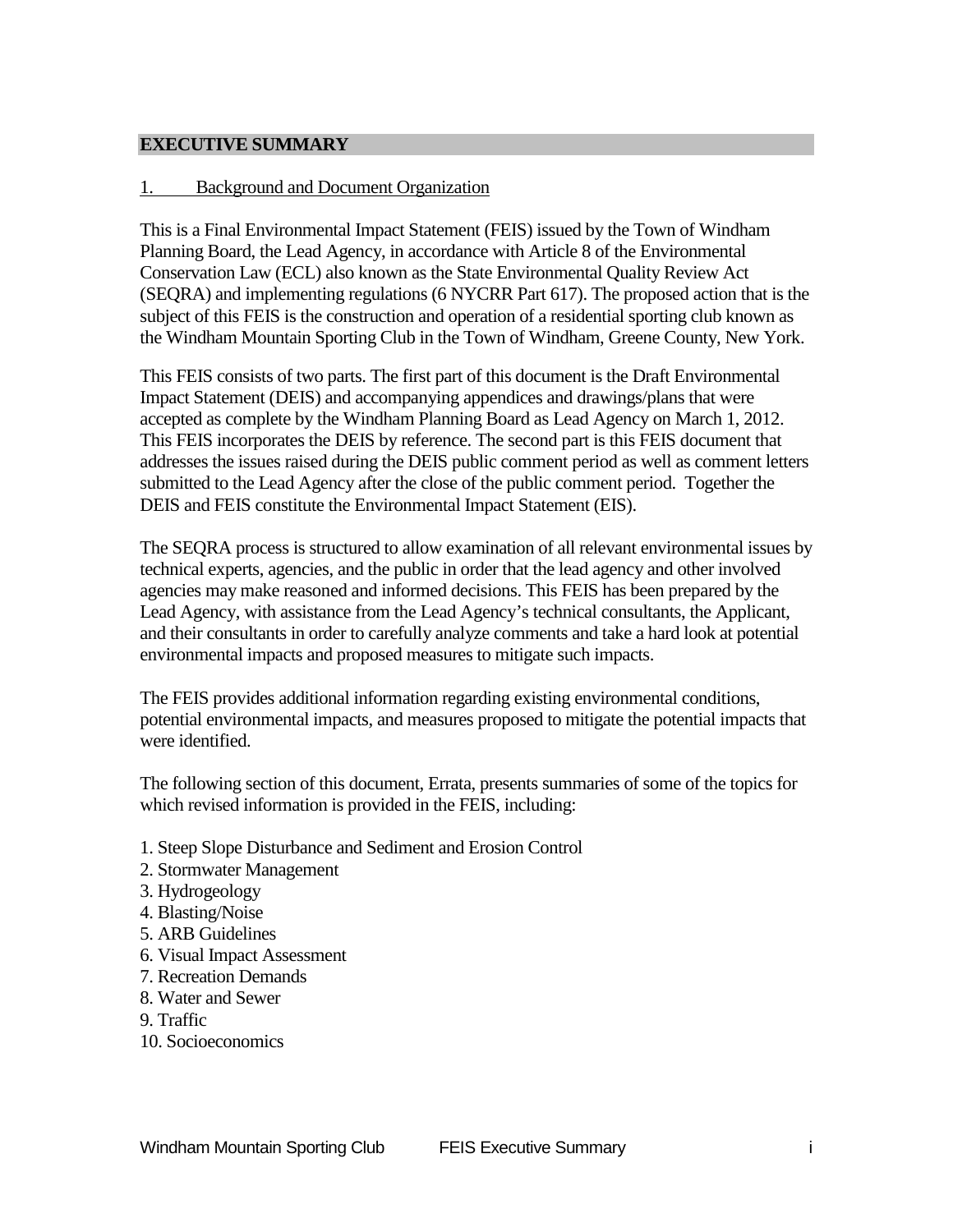The Errata section also includes revised technical reports, revised project plans and revised EIS figures and tables.

Following the Errata section of this FEIS are responses to the comments received during the public comment period that was open from March 2, 2012 to April 30, 2012 which also included a public hearing held at Windham Town Hall on April 5, 2012. Subsections of the Responses to Comments section of this FEIS follow the sequence and content of sections in the DEIS. Information is provided in a comment and response format.

Copies of the comments submitted during the public comment period and made during the public hearing are included in Appendix 1 of this FEIS.

Written comments were received from the following:

- Delaware Engineering on behalf of the Windham Planning Board, April 30, 2012
- Supervisor Walker, Town of Windham, April 30, 2012
- NYSDEC Region 4, April 30, 2012
- NYCDEP, April 30, 2012
- Riverkeeper, April 30, 2012

A copy of meeting notes prepared by Delaware Engineering reporting on the content of the public comments made during the public hearing is included in Appendix 2 of this FEIS.

The following people provided comments during the April 5, 2012 public hearing.

- Rey Olsen, Windmont
- Tim Woods, Windham Mountain Partners
- Alan Higgins
- Joe Damrath, NYCDEP
- Councilman Carl Gonzalez, Town of Windham
- Dick Jordan, Brainard Ridge
- Chief Stacy Post, Windham Police Department

### 1.1 Additional Public Comments Filed After the Close of the Public Comment Period

In addition to addressing comments received during the public comment period, this FEIS also addresses comments submitted after the close of the public comment period, including the following:

- NYS Attorney General Office of the Watershed Inspector General (WIG) November 21, 2012 letter to the Windham Planning Board,
- NYSDEC February 3, 2014 letter to the LA Group with copies going to the Windham Planning Board and others,
- NYSDEC March 3, 2014 e-mail to the LA Group with copies going to WIG and NYCDEP.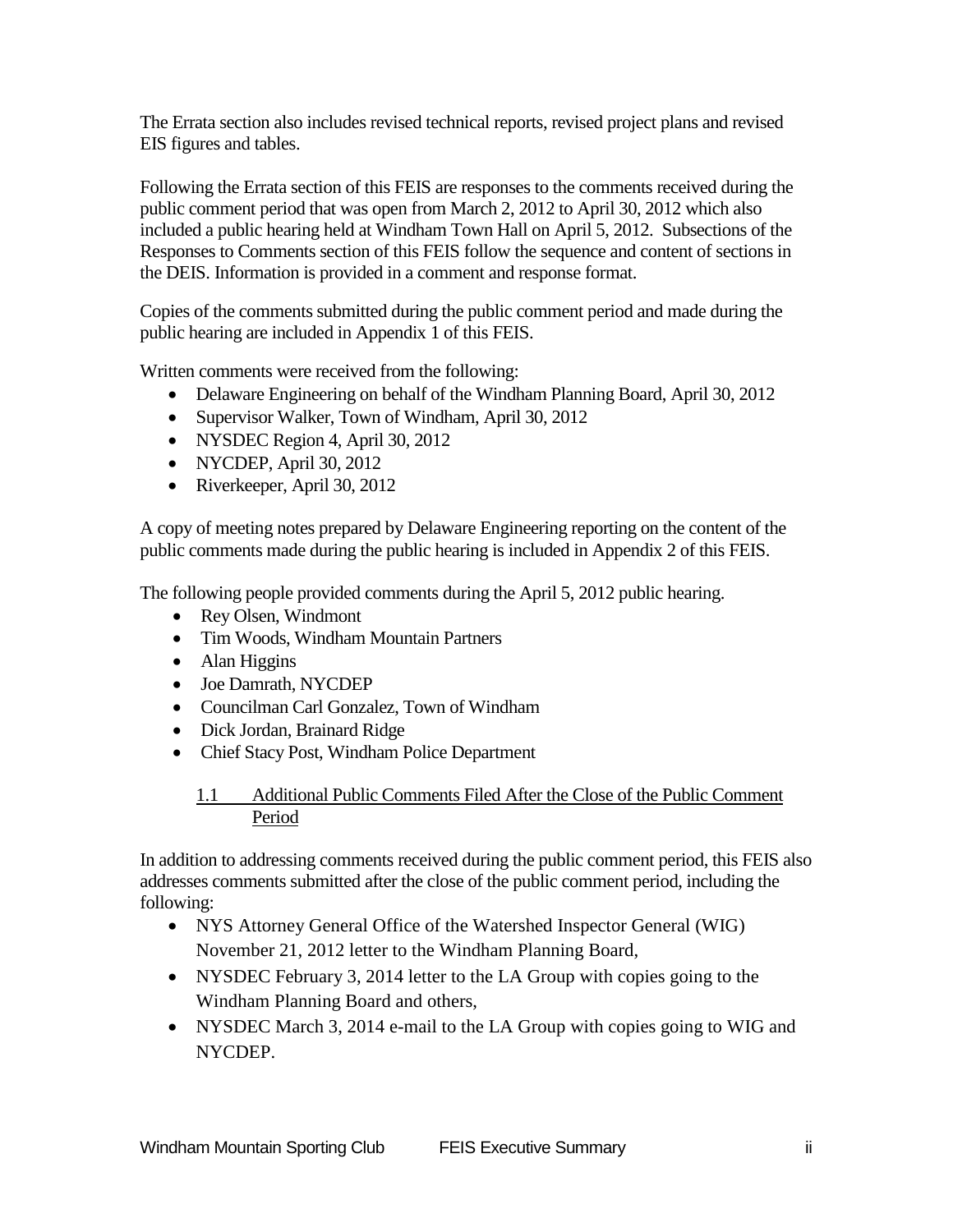- NYCDEP August 14, 2014 letter to the Windham Planning Board and Delaware Engineering, and
- NYS Attorney General Office of the Watershed Inspector General August 14, 2014 letter to the Windham Planning Board and Delaware Engineering.

Copies of these comments are included in Appendix 3 of this FEIS along with a Chronology of Events Following the Close of the Public Comment Period.

## 1.2 Modifications to the Project Design as a Result of Public Comment

In response to public comments made during but primarily after the close of the public comment period by governmental agencies expressing concern with development proposed on steeper  $(>25%)$  slopes, the Applicant has modified the project design to reduce the amount of disturbance proposed for areas of steeper slopes.

A revised Project Master Plan, L1.01 (200 scale), Project Master Plan With Constraints, L1.01A (200 scale), Project Master Plan With Constrains Enlargements, L10.01-L10.09 (50 scale), and Lot Study Plans L9.01-L9.03 are located in the Errata section of this FEIS. Also located in the Errata section is Figure 1.01B which is an annotated version of the DEIS Master Plan showing the components of the DEIS plan that have been eliminated and other changes to the DEIS plans that have been made for this FEIS.

The following table is a comparison of the unit types proposed in the DEIS and those proposed as part of the current FEIS plan.

|                    | DEIS#            | DEIS#        | FEIS#            | FEIS#        |
|--------------------|------------------|--------------|------------------|--------------|
| <b>Type</b>        | <b>Buildings</b> | <b>Units</b> | <b>Buildings</b> | <b>Units</b> |
| Single Family Home | 143              | 143          | $137(-6)$        | $137(-6)$    |
| <b>Duplex</b>      | 12               | 24           | $6(-6)$          | $12(-12)$    |
| Townhouse          | 5                | 54           | $1(-4)$          | 7 (-47)      |
| Condo              | $\overline{2}$   | 81           | 2                | 81           |
| <b>Total</b>       | 162              | 302          | 146 (-16)        | $237(-65)$   |

The Wellness Center, one of the major project amenities included in the DEIS plan, has also been eliminated as a separate building under the FEIS plan as part of the effort to reduce impacts to areas of slope greater than 25%. Some of the wellness programs previously envisioned have been reprogrammed in the Member's Lodge and Clubhouse.

## 1.3 Potential Impacts and Mitigation Measures Associated with the FEIS Project

The FEIS project reflects a substantial reduction in proposed development as compared to the DEIS project. As such, the potential for adverse impacts is reduced for a number of factors,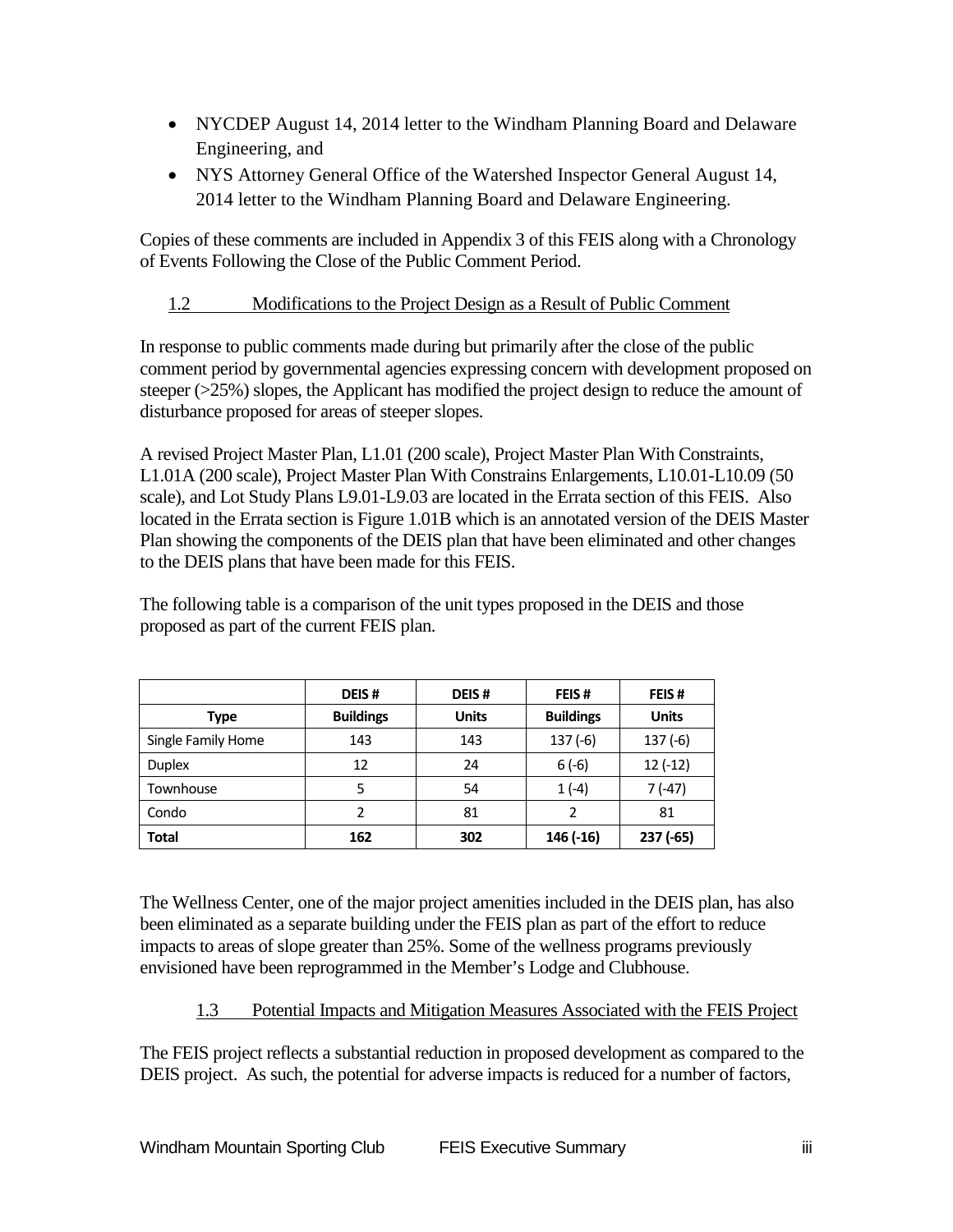and measures provided in the DEIS to reduce the extent of the potential impacts continue to be applied.

#### 1.3.1 Steep Slope Disturbance

The project has been modified to substantially reduce, minimize and/or eliminate potential impacts to slopes greater than 25% and riparian buffers. These modifications include potential reduction of road widths, program modifications including the removal of project components such as the wellness center, townhomes and specific single family home lots, and the addition of specific limits of disturbance for each proposed single family home and duplex lots. After these project modifications, remaining areas where steep slopes cannot be avoided are shown on the Project Master Plan, L1.01 included in the Errata section. As part of the effort to respond to comments on the DEIS,, adjustments have been made to every single family home lot shown on the Project Master Plan, L1.01 in the Errata section.. In some cases the adjustment is only to the lot lines and limits of disturbance, in other cases lots have been reconfigured to include shared driveways or shifted to reduce potential impacts to sensitive areas, and some lots have been eliminated altogether.

The project changes described above have resulted in the amount of impacts proposed to occur on areas of >25% slopes as follows.

|                                                               | <b>DEIS Plan</b> | <b>FEIS Plan</b> |             |
|---------------------------------------------------------------|------------------|------------------|-------------|
|                                                               | (ac.)            | (ac.)            | Change (ac) |
| <b>Buildings greater than 25% slope</b>                       | $15.47*$         | $7.84**$         | $-7.63$     |
| Roads greater than 25% Slope                                  | 15               | 11.73            | $-3.27$     |
| <b>TOTAL</b>                                                  | 30.47            | 19.57            | $-10.90$    |
| *only included building envelopes of single family home (sfh) |                  |                  |             |
| lots, did not include driveways                               |                  |                  |             |
| ** includes driveways and building envelopes for sfh lots     |                  |                  |             |

Additionally, an itemized list of all project components, including single family homes (SFH), duplexes, townhome, Member's Lodge and roads that provides the total anticipated disturbance to slopes greater than 25% for these project components is included as the table entitled Lot Summary Table that is included in the Errata section. Project-wide development proposed for slopes greater than 25% under the current plan is summarized as:

21.07 acres of development on slopes greater than 25%:

- 7.84 ac SFH,
- $\bullet$  0.31 ac duplex,
- 0.15 ac townhouse,
- 1.04 ac Member's Lodge, and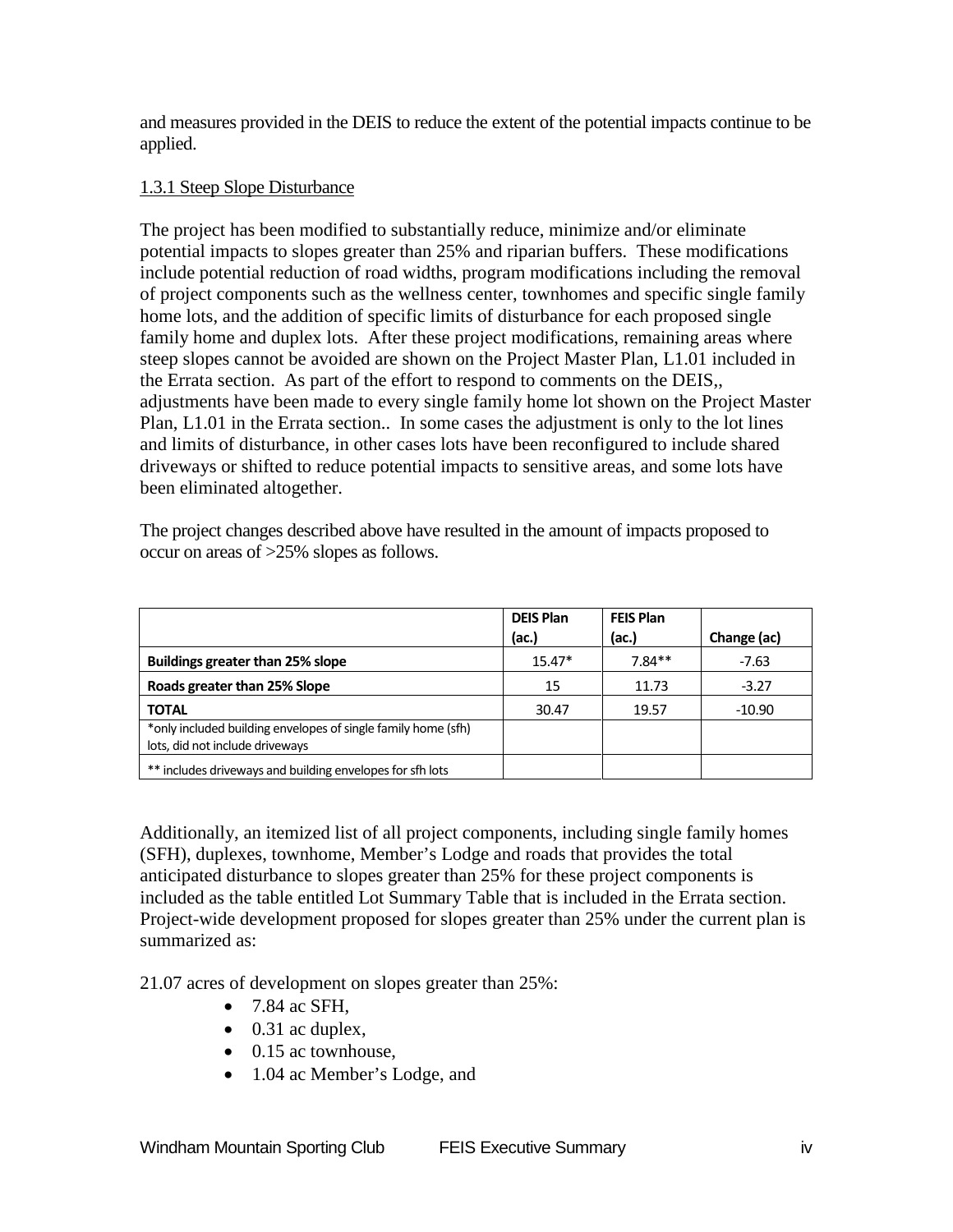#### $\bullet$  11.73 ac roads.

This 2[1](#page-9-0).07 acre total represents less than 5% of the project site.<sup>1</sup>

#### 1.3.2 Stormwater Management

The Lot Study Plans that are included in the Errata section of this FEIS are being provided to demonstrate that on-site stormwater management (primarily bioretention) can be accommodated within the designated building envelopes and to illustrate sediment and erosion control practices that will be implemented. The lots that were selected for the Study Plans are those that were most challenging from a design standpoint due to their size, configuration, and presence of steep slopes. By demonstrating that on-site stormwater management is feasible for the most challenging lots, by extension it is inferred that on-site stormwater management for the less restrictive lots is feasible.

Also included in the Errata section of this FEIS, is a letter report from the Applicant's site design consultant documenting how the stormwater management measures proposed in the DEIS remain adequate to serve the current project design. It is also stated that all plans and reports pertinent to stormwater management and contained in the DEIS will be updated to reflect the project design that is submitted for permitting and that these updated plans and reports will be provided to the Lead Agency, NYSDEC and NYCDEP during the permitting processes following the conclusion of the SEQRA process.

#### 1.3.3 Water and Sewer

Included in the Errata section of this FEIS is a letter reports from the Applicant's civil engineer documenting how water consumption and wastewater generation will both be reduced and how the system improvements proposed in the DEIS will continue to be adequate to serve the project as currently proposed.

#### 1.3.4 Transportation and Traffic

Included in the Errata section of this FEIS is a letter report from the Applicant's traffic engineer documenting how trip generation from the project will be reduced and stating that the measures proposed in the DEIS remain adequate to mitigate any potential adverse impacts.

### 1.3.5 Socioeconomics

-

<span id="page-9-0"></span><sup>&</sup>lt;sup>1</sup> The DEIS for the project did not contain a project-wide total for proposed disturbances on slopes of 25% or greater. The WIG, in their November 11, 2012 letter to the Windham Planning Board (page 4 of their attached technical comments), states that project-wide disturbance on slopes greater than 25% in the DEIS plan is 35 acres. Using this total of 35 acres, the current plan represents a reduction of 13.93 (nearly 14) acres. In their same letter (page 1 of their attached technical comments) the WIG states that "Construction disturbances on steep slopes to build residential units and roads should be reduced by approximately 16 acres….." The Applicant has substantially met this request of steep slope construction reduction made by the WIG.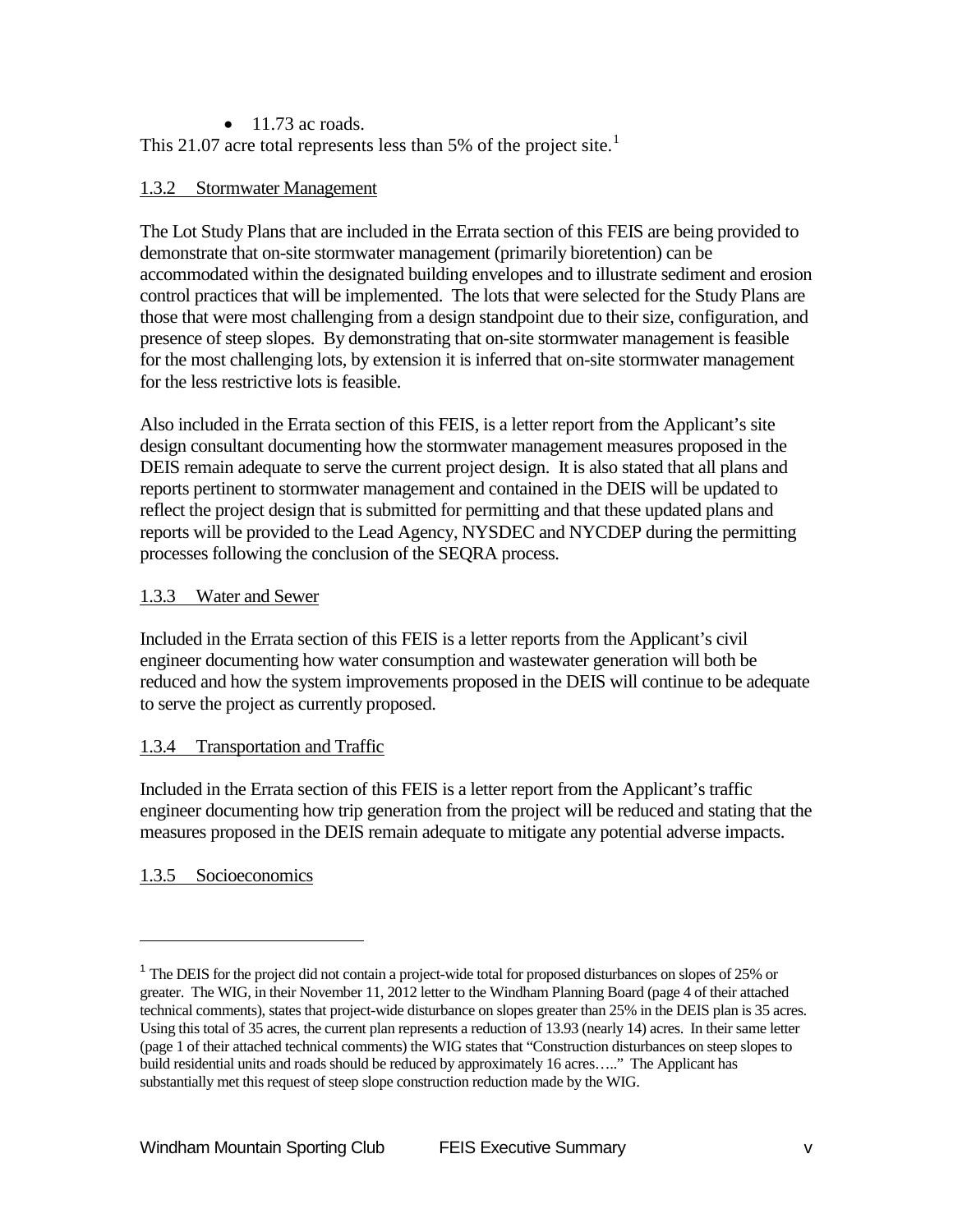Included in the Errata section of this FEIS is a letter report from the Applicant's socioeconomic consultant documenting how the positive socioeconomic benefits of the project will be reduced, but that the benefits are still significant and still more than offset any additional municipal costs resulting from the project.

#### 2. Introduction

Tuck Eastside Partners, LP (the "Project Sponsor" or "Applicant") is seeking to develop the WMSC which is a proposed private sporting club development that will offer its members multiple recreational and amenity offerings as well as a variety of residential offerings including single-family homes, duplexes, townhouses and condominiums. No ski trails are proposed, but the project does include two transport lifts that will allow skiers to travel between the project's residential areas and existing Windham Mountain ski trails. Windham Mountain is not collaborating with the Applicant on the development of the WMSC project.

The Applicant's goal for the project is to develop a high quality, four-season resort and spa that will provide a collection of recreational opportunities that are unavailable in one resort in the Windham area, while at the same time protecting and complementing the natural beauty that attracts people to the Catskills. The project includes 237 residential units comprised of single family homes, duplex units, townhomes and condominiums, a Member's Lodge and Clubhouse and East Village Lodge, two ski lifts to connect to the ski trails of adjacent Windham Mountain Ski Center, as well as privately constructed, owned and maintained roads and water and sewer collection systems connected to Town of Windham municipal systems.

WMSC is proposed on 464.6 acres located south of South Street (Greene County Route (CR) 12) and to the east of Windham Mountain ski area. The project site is located within a region known as the Catskill Park. The Catskill Park is an area of approximately 1,100 square miles that is a mix of privately and publicly owned lands. The project site is also located in the New York City Watershed, more specifically, the West of Hudson Watershed.

The project's residential components and amenities are proposed to be built in 3 phases with an anticipated timeframe for full project buildout of approximately 15 years.

The WMSC project is highly consistent with existing patterns of land use and the character of the Town of Windham as reflected in the Town's GEIS *Generic Environmental Impact Statement on the Development Capacities of the Town of Windham* (Sterling Environmental, P.C., 2010.)

#### 3. Project Description

The project includes the following:

- 137 Single Family Homes
- 12 Duplex Units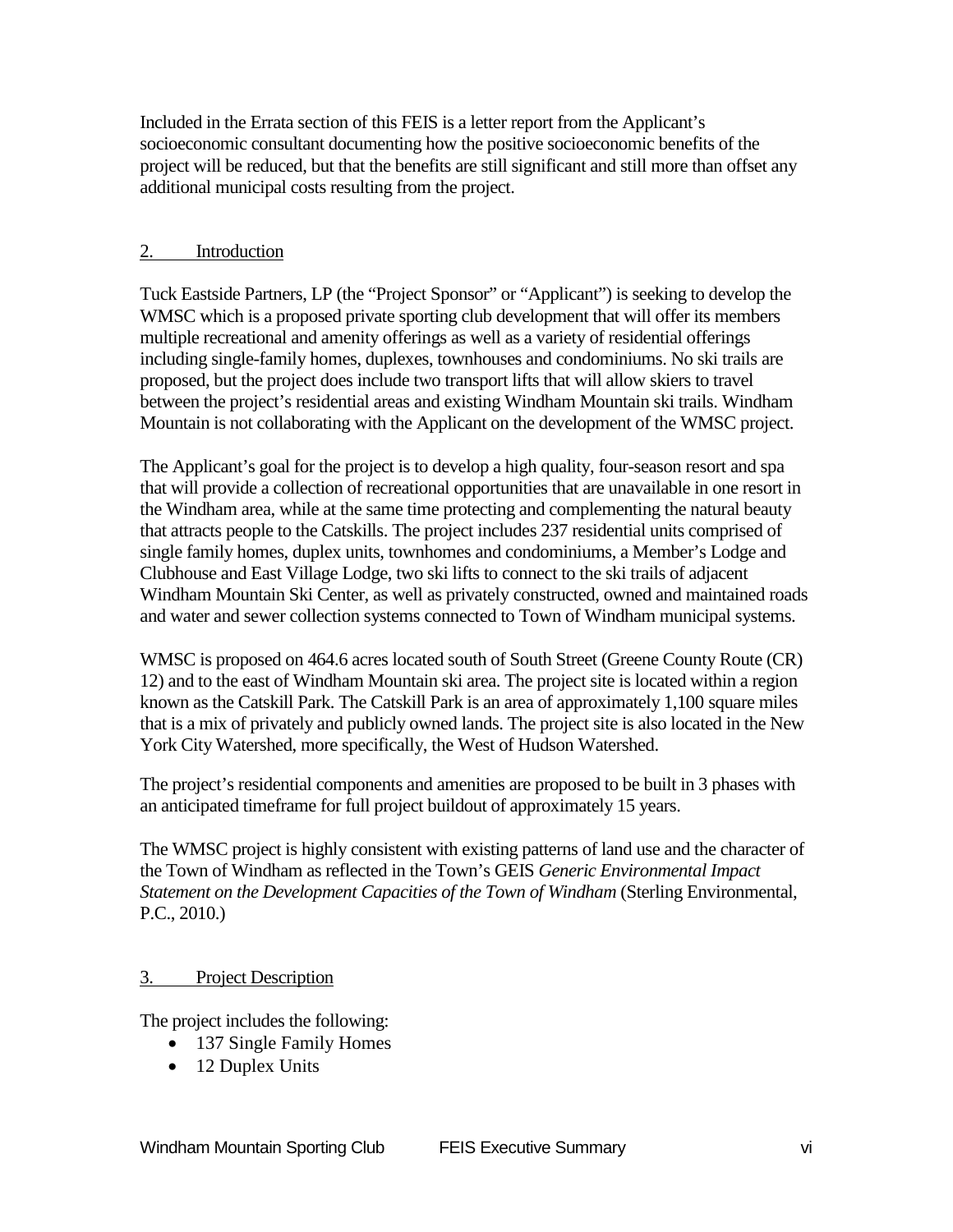- 7 Townhome Units
- 81 Condominium Units
- Members' Lodge and Clubhouse, which includes:
	- o Private Lounge
	- o Restaurant
	- o Bar
	- o Kitchen
	- o Ski Storage
	- o Full Service Spa
	- o Condominiums
	- o Underground Parking
	- o Adjacent Ski Lift "A" connecting to Windham Mountain
- East Village Lodge, which includes:
	- o Grill/Restaurant
	- o Heated Pool and Hot Tub
	- o Weight/Exercise Room
	- o Locker Room
	- o Underground and Surface Parking
	- o Adjacent Ski Lift "B" connecting to Windham Mountain
- Privately constructed, owned and maintained project roads with project access from Trailside Road
- Privately constructed, owned and maintained central water and sewer collection systems with connection to existing Town of Windham systems in South Street.

The total amount of impervious area proposed for the project is 26.6 acres or approximately 6% of the site. Of this total, 17.5 acres are for roads and driveways, 2.4 acres are for the amenity buildings and 6.7 acres are for residential buildings. This represents a decrease in the amount impervious area of 6.8 acres when compared to the plan that was assessed in the DEIS.

Overall, the project will disturb about 30% of the site and approximately 70% of the site, would remain undisturbed. The majority of the areas on the site to remain undisturbed occur on the mid-slope part of the site between the proposed access road to the east and Twin Maples Lane and White Way to the west. This area also extends to the south to the vicinity of the Wanderer Trail. The second large block of lands to remain undisturbed is located in the southeastern portion of the site, including most of the southern boundary of the site. These two areas together comprise approximately 275 acres of the 322 acres to remain undisturbed. The lands to remain undisturbed in the southeast portion of the site abut State Forest Preserve lands which are comprised of  $+/-201$  acres of land that NYS describes as a "detached" parcel of the Elm Ridge Wild Forest.

At full buildout and at 100% occupancy the project would generate approximately 74,000 gallons of wastewater per day. The project will connect to the Town of Windham wastewater system. The proposed wastewater collection system will consist primarily of conventional gravity collection. All wastewater from the project will flow to a main trunk line that runs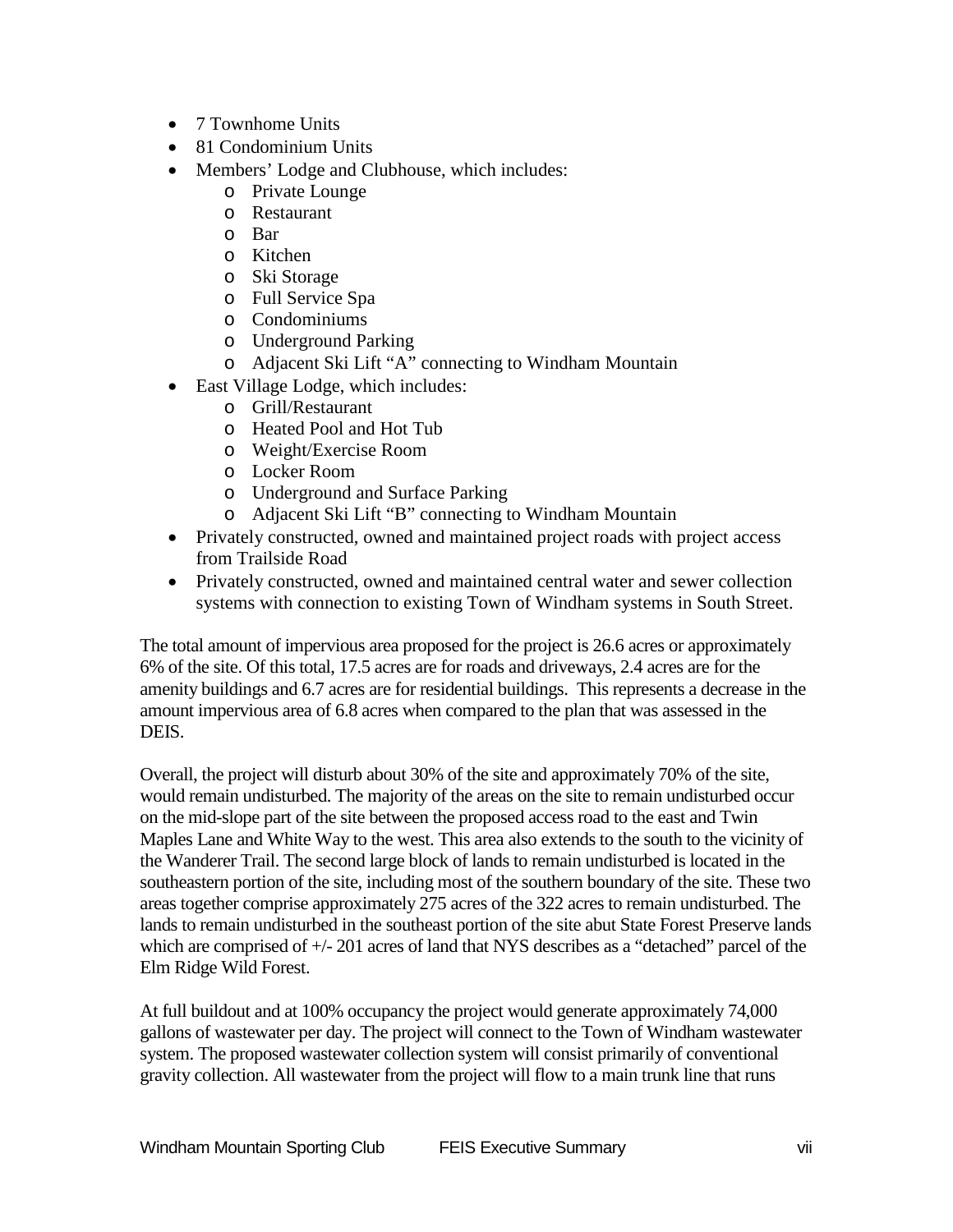down Trailside Road to South Street. Approximately 315 feet of the 8 inch main along South Street will be replaced with 10 inch main. Operations and maintenance of the project's onsite wastewater infrastructure will be the responsibility of a private Transportation Corporation.

An evaluation of the Town's wastewater treatment plant capacity and its ability to serve the project concludes that (1) based on the actual flow data from the treatment plant and the projected maximum capacity flow, the treatment plant is sufficient to accept flow from the project without modifications or expansion, and (2) in the event that future expansion of the treatment plant is needed, the project will help fund such an expansion through the fee mechanism established in the Town of Windham Sewer Use Law.

The project requires an equivalent amount of potable water – approximately 74,000 gallons per day at full buildout and 100% occupancy. The project will connect with the Town of Windham municipal water supply system. In April of 2011 the Town Board of Windham reported that with respect to water need for several development projects in the Town, the Town "has commissioned a Supplemental Generic Environmental Impact Statement to develop a comprehensive plan." The Town Board advised the Planning Board that it "should assume that South Street Projects (County Route 12) will have access to public water as it becomes available." The Town's plan is to consolidate existing water systems in the Town. The project water system will connect with the municipal water line near the South Street – Panarama Lane intersection. The system will include two booster pump stations on the project site as well as two water storage tanks, one for 50,000 gallons of storage and the other for 300,000 gallons. The Town has secured financing for the proposed project and is advancing from design to construction in late 2014 and early 2015.

Access to the project will be off of Trailside Road with gated emergency access available at Panarama Lane. Reconfiguration of internal circulation to address agency comments on the DEIS has resulted in the elimination of Batavia Lane and some of the previously proposed lots that this road served due to steep slope concerns expressed by the regulatory agencies. The two remaining lots in this part of the project site that were previously proposed to be served by Batavia Lane will be served by Twin Maple Lane. An alternative access into the project from NY Route 296 in the vicinity of Cuomo's Cove was evaluated and found not feasible due to steep slopes and the narrow parcel widths in this area. The project includes approximately 4.5 miles of road that will be built to Town road standards and will be maintained privately by the project's Homeowner's Association. Waivers from Town road standards are being sought for some project road slopes and intersections. The need for waivers is a result of site topography and the desire to reduce impacts associated with the increased clearing and grading that would be necessary to meet standards. The degree to which waivers are being sought has been significantly reduced over what was proposed in the Sketch Plan application, and the road design proposed is able to safely accommodate traffic, including emergency vehicles (i.e. fire trucks) and trucks delivering materials to the site. The benefit of avoiding road waivers does not outweigh adverse environmental impacts needed to do so (see letter in Appendix 1). Parking for the project will consist of a mix of surface parking and underground parking. The great majority of the parking for the two Lodge buildings will be underground, which results in a significant reduction in the amount of project impervious surfaces.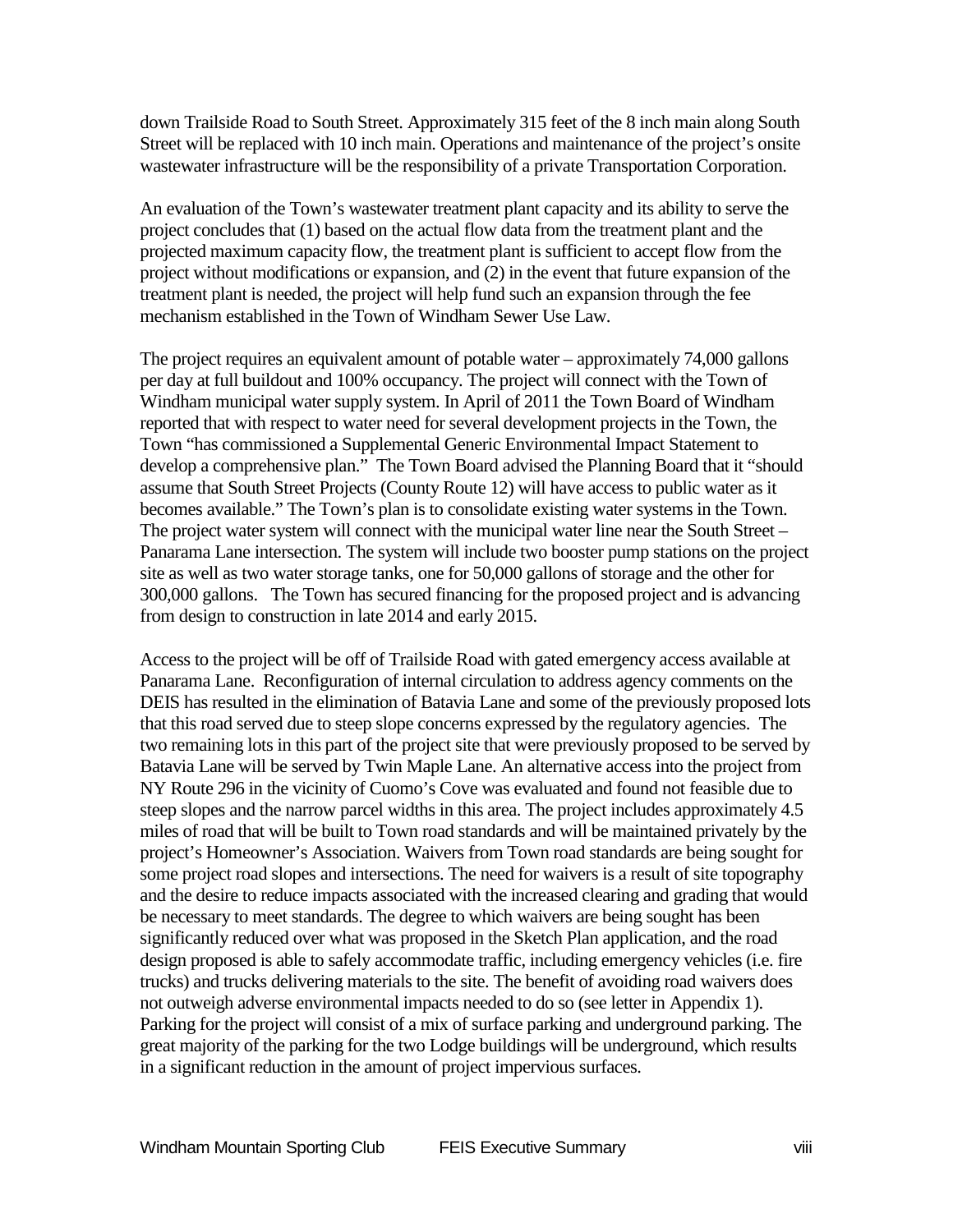The project includes a revised stormwater management system that responds to post-DEIS State and New York City agency comments and incorporates the design standards established in The New York State Department of Environmental Conservation Stormwater Management Design Manual (SMDM) (August, 2010), and the Rules and Regulations for the Protection from Contamination, Degradation, and Pollution of the New York City Water Supply and its sources, 10 NYCRR §128-3.9. The goal of the proposed stormwater management plan is to incorporate stormwater management as part of the overall project design. This includes protecting the site's natural resources and environmentally sensitive areas, minimizing development impacts and impervious areas by using effective site planning principles, and incorporating design features that effectively manage stormwater runoff, such as bioretention areas, stormwater management ponds and surface conveyances such as dry swales. The plan utilizes these elements in order to achieve the primary goal of meeting water quality objectives, while at the same time mitigating potential impacts associated with increased stormwater runoff. Specifically, the objectives of the stormwater management plan are to enhance the quality of stormwater runoff to prevent water quality degradation, and preserve water quality in receiving water bodies within the New York City West of Hudson watershed, promote infiltration and evapotranspiration, and to prevent increased runoff from developed land to reduce the potential for flooding, erosion and flood damage.

The FEIS also proposes some additional mitigation measures relating to sediment and erosion control beyond those on the plans and in reports included in the DEIS.

- The Applicant has committed to a distinct sediment and erosion control contractor who will be responsible for project-wide implementation and maintenance of approved sediment and erosion control practices.
- This contractor will work under the direction of the Qualified Inspector.
- The FEIS specifies enhanced inspection frequencies of twice per week and prior to forecasted rainfall events instead of just once per week.
- Other enhanced sediment and erosion control practices proposed as part of the FEIS include redundant structural source controls.
- The FEIS also provides for a notification system whereby the Architectural Review Board will notify NYSDEC, NYCDEP and the Windham Code Enforcement Officer every time a single family lot, and its associated professionally prepared drainage and sediment and erosion control plans, have been approved prior to construction beginning on those lots.

The bulk earthwork quantities for the project, the fact that cuts and fills were balanced, including soil spoiling sites essentially remains unchanged for this FEIS. The addition of some more retaining walls along road cuts on Sheridan Drive and Cave Mountain Drive will likely result in minor reductions in bulk earthwork, but these reductions will be inconsequential in the context of project-wide bulk earthwork quantities.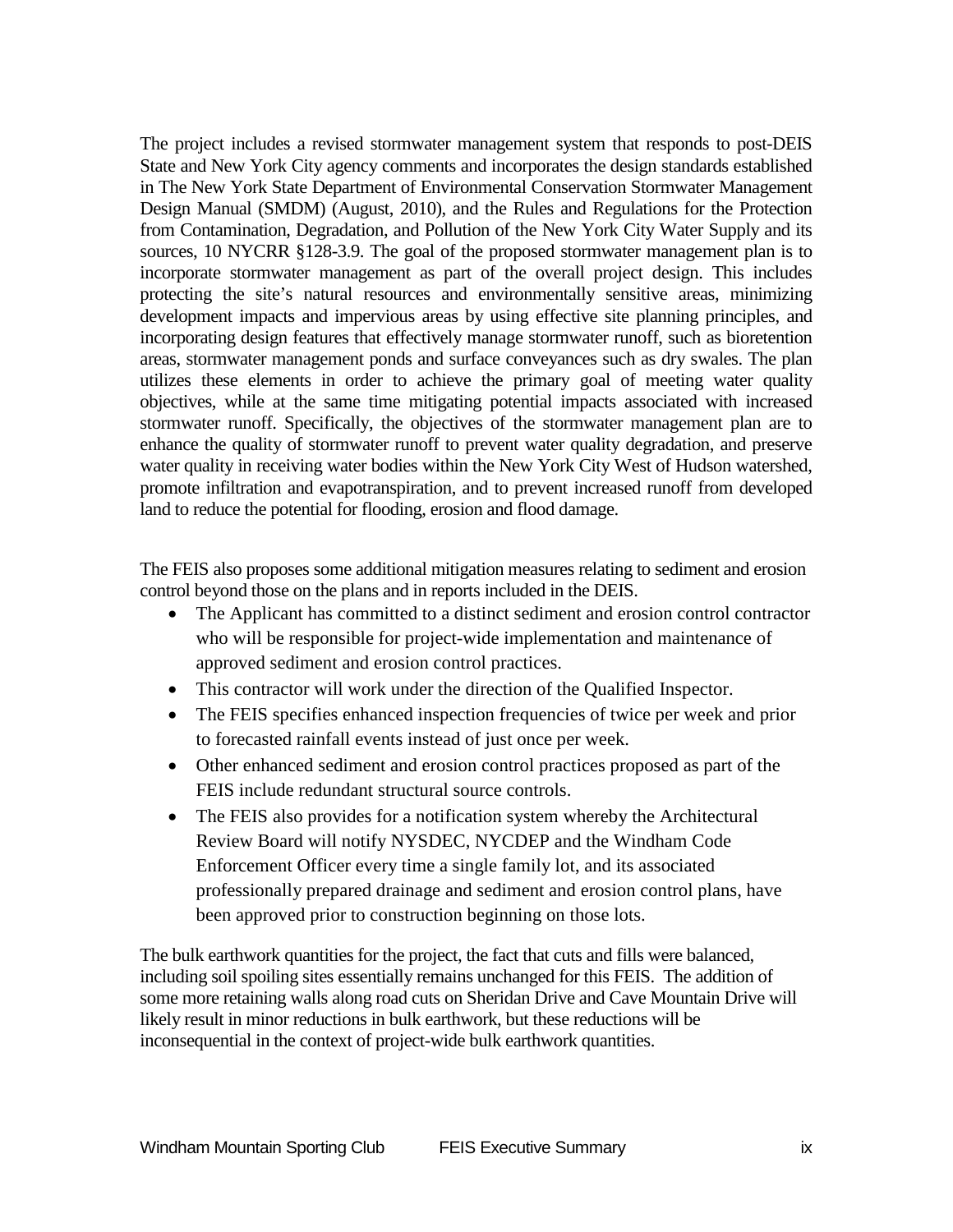Blasting will be required for construction of sections of project roads, some building pad sites and for stormwater basins. Potential impacts from blasting, and measures that are being proposed to mitigate these potential impacts, are presented. Measures include pre-blast surveys for nearby property owners, notification of nearby property owners and the Windham police department prior to blasting, and a course for remedial action should any nearby landowner feel that they have been adversely affected by blasting activities.

For project common areas including roads and parking areas, and around the lodges, lighting will be provided in accordance with site plans approved by the Windham Planning Board. For single family homes, outdoor lighting is only allowed when approved in advance by the ARB and must adhere to the required guidelines. The purpose of exterior lighting is to provide for safety only, and not for decoration. Lighting may not pollute the night sky - no up lighting of any kind is permitted nor is light trespass onto neighboring properties or rights of way.

At WMSC, landscaping is considered an essential element of the overall design. The goal in the development of WMSC and development of individual lots is to preserve the beauty and character of the property's natural existing vegetation to a large extent while permitting attractive, landscaped areas. Specific enforceable guidelines for landscape and revegetation efforts are contained within the ARB Design Guidelines for WMSC. These guidelines specifically identify "zones" of influence, landscape preservation, and enhancement. In addition, there are requirements that prohibit non-native materials and/or invasive materials, wildfire management and forest management and limitations on the use, or reliance, on high maintenance turf areas.

Signage for the WMSC is limited to key locations where information is needed to direct visitors to key destinations or to communicate information for public safety. Project signage will be designed to complement the historic mountain character present in the surrounding communities, and ultimately reinforce the architectural style of the project as outlined in the ARB Design Guidelines. As such, signage will be constructed of primarily natural materials such as wood, stone and metals, with primarily natural colors such as earth tones.

#### 4. Reviews and Approvals

A number of permits or approvals for the project are required at the local, County, regional, State and federal levels.

4.1 Local

Windham Planning Board - subdivision approval & site plan approval

Windham Town Board - water supply and wastewater disposal connection approvals  $\&$ project transportation corporations (water and wastewater)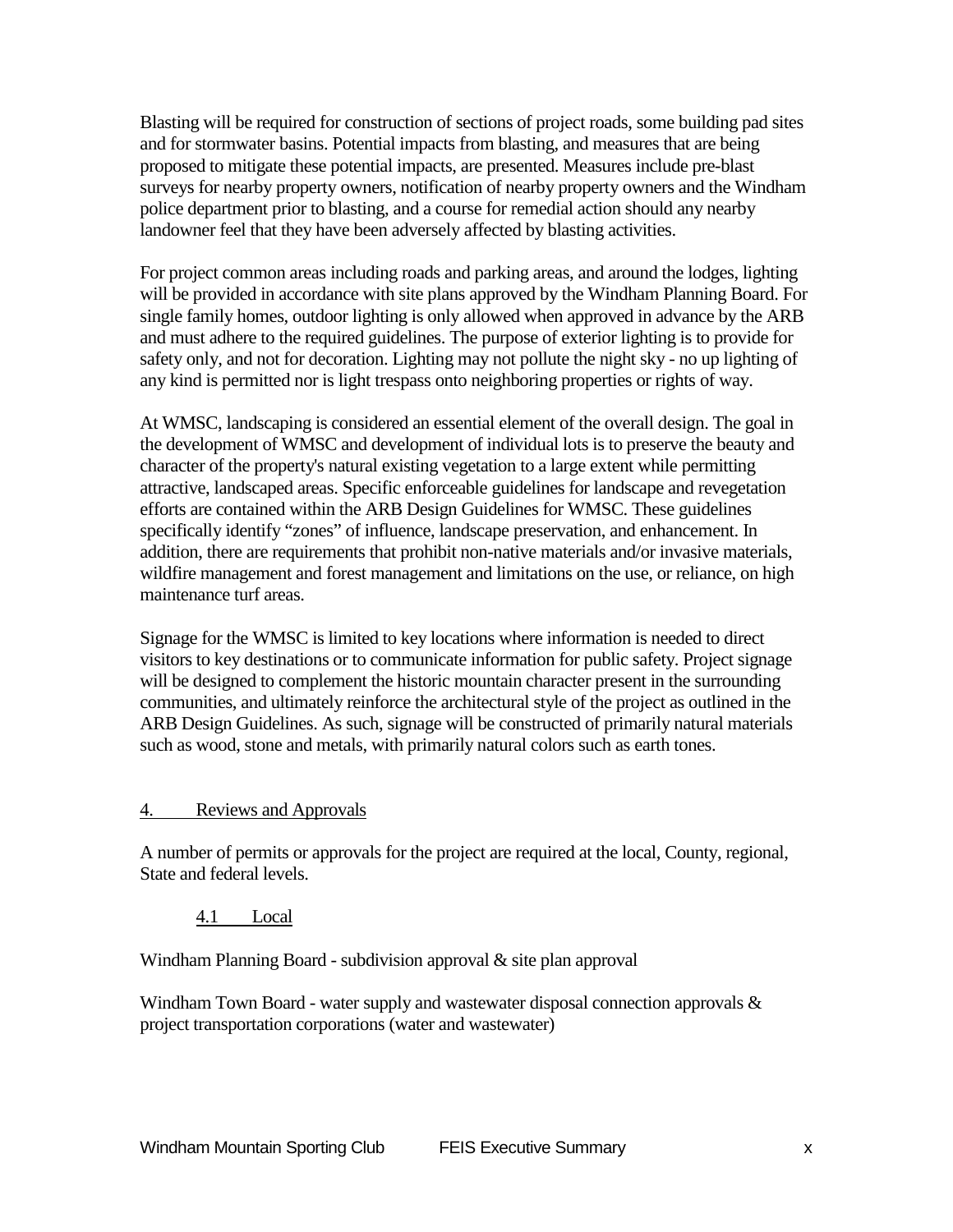#### 4.2 County

Greene County Planning Board – the project has been reviewed by the Planning Board for potential County-wide impact under Section 239(m) and (n) of the NYS General Municipal Law. On March 21, 2012 the County Planning board determined that the project has met countywide considerations.

Greene County Highway Department – At the time site plan and subdivision reviews are being conducted by the Town, GCHD will be provided with plans to review for the short section of sewer line replacement in South Street along with plans for improving sight distance on South Street.

#### 4.3 Regional

NYCDEP - stormwater pollution prevention plan (SWPPP) & sewer collection system.

4.4 State

NYSDEC – individual construction stormwater SPDES including water treatment chemical permit, SPDES wastewater, and 401 water quality certification.

NYSDOH – realty subdivision, public water supply, swimming pools, food services

4.5 Federal

USACOE – jurisdictional determination and confirmation of conformance with NWP14 or NW 39 whichever is required by the agency.

USDHUD - Property Report for review and approval prior to the sale of any parcels

### 5. Environmental Setting, Potential Impacts and Mitigation Measures

Section 3 of the EIS provides descriptions of the environmental setting for the project, identifies any potentially significant impacts that could occur as a result of the project, and provides measures designed to avoid and/or mitigate potentially significant adverse impacts. A summary of those descriptions is provided below for convenience; for a complete description, see Section 3 of the DEIS and the Errata section of this FEIS

Topography on the property can be considered typical of hillside areas in the Central Catskills – a series of alternating steeper slopes and flatter benches. Elevation of the WMSC property range from a low of 1600 feet near the intersection of Panarama Lane and South Street to a high of 3060 feet near the top of Windham Mountain's east peak express quad lift. Except for the two proposed ski lifts, project development is proposed at elevations below 2,500 feet. Approximately 54% of the site is 25% slopes or greater, while 46% of the property has slopes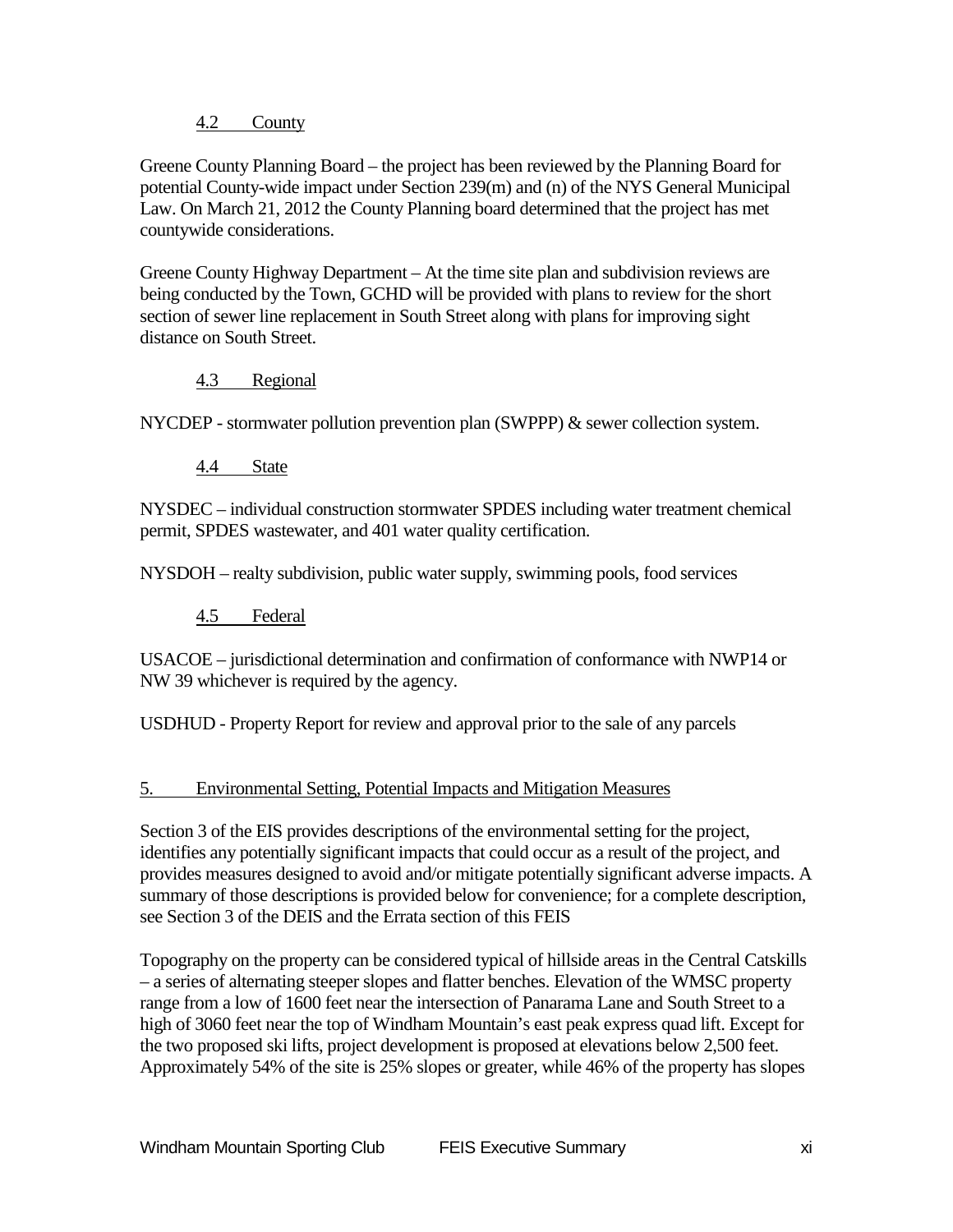less than 25%. As detailed previously, modifications to the project design have been made to reduce impacts to slope greater than 25%. These project modifications have resulted in a decrease of the amount of disturbance on slopes greater than 25% by nearly 14 acres. Mitigation measures related to slope and topography, including sediment and erosion control, stormwater management, and blasting were discussed in the Project Description section above.

The project site is located in the West of Hudson portion of the New York City Watershed approximately 15 miles from Schoharie Reservoir as measured along Schoharie Creek and the Batavia Kill. On a more local scale, the WMSC property lies within the watershed of the Batavia Kill. Numerous mapped and unmapped surface water resources on the property have been identified, delineated, survey-located and confirmed through NYCDEP site inspections. There are two main stream systems on the property that appear to be perennial streams. A number of intermittent and ephemeral drainages are in these two systems. Only perennial and intermittent streams are NYCDEP-jurisdictional watercourses. There are no mapped floodplains on or adjacent to the project site and the closest mapped floodplain is associated with the Batavia Kill. The project requires a number of road crossings of the surface waters on the site. No intermittent or perennial stream crossings will be culverted – all of these crossing will be spanned crossings. All project buildings have been sited so that they are more than 100 feet away from any intermittent or perennial streams. Like the project redesign efforts that were undertaken to reduce steep slope impacts, project modifications were also made that increased the minimum separation distance between project buildings. The minimum of 25 feet proposed in the DEIS has been increased to 50 feet in this FEIS. Protection of water quality through proper sediment and erosion control practices during construction and through properly designed and functioning stormwater controls post-construction were discussed previously in the Project Description section above.

Flora surveys of the WMSC property were performed in 2008 and 2010. These surveys resulted in the identification of 247 plant species on the site. The vegetation on the project site consists mainly of upland forests composed of sugar maple with smaller amounts of other hardwood trees. None of the plants found to occur on the site is on the New York State or Federal list of rare, threatened or endangered species.

Overall the project will result in the disturbance or alteration about 30% of the site. Approximately 70% of the site will remain undisturbed. Mitigation measures include 16 measures from the ARB Design Guidelines that minimize impacts to site vegetation. All heavy construction brought onto the site for project construction must be accompanied by a certification that it has been cleaned in order to reduce the possibility of importing invasive species. A program for controlling and/or eradicating existing invasive species on the site will be run by the Naturalist employed at the Wellness Center in cooperation with regional invasive species control program.

Wildlife surveys on the project site were conducted during August, September, and October, 2008; May and June, 2009; and June and October, 2010. Additional efforts to evaluate use of the site by breeding birds and large mammals were conducted. A total of 95 wildlife species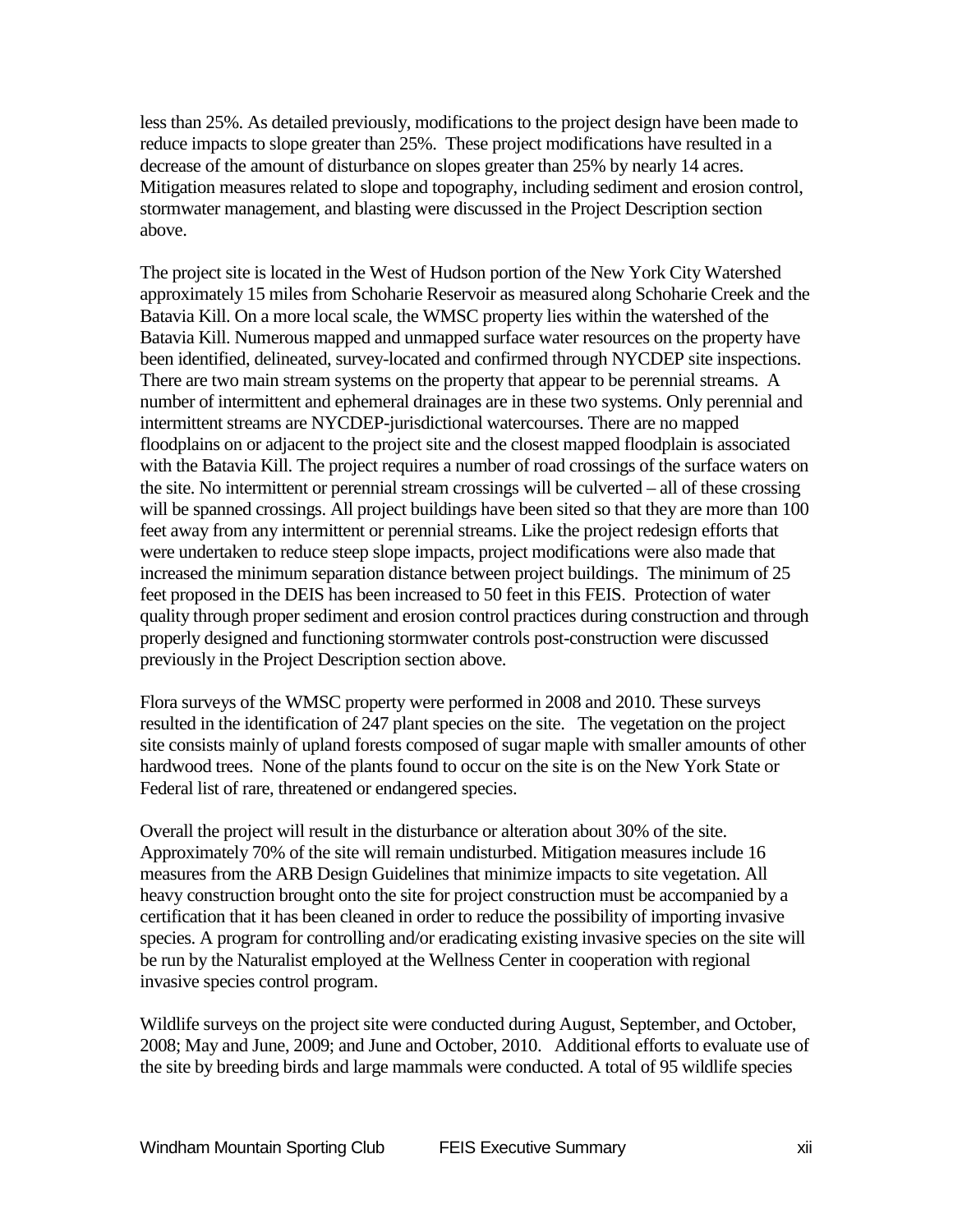were documented on the site. Of the species recorded, all are typical inhabitants of this region of New York. No endangered or threatened species were observed on the site. Most black bear activity on the site occurred during summer months and coincided with the availability of food for the animals which is primarily berries.

The primary impact on wildlife would stem from the disturbance or alteration of about 141 acres of existing habitat for wildlife. This represents about 30% of the site. The manner in which a particular wildlife species will be affected depends not only on its habitat requirements but also on the size of its home range, which in many cases is a reflection of physical size. NYSDEC has stated that wildlife displaced by development of the project will have sufficient area to relocate to and will reduce the impact to the maximum extent practicable (see letters in Appendix 1 and Appendix 3 of this FEIS).

Wetlands on the project site were delineated, and the delineated wetlands were inspected by the USACOE in November 2008. None of the delineated wetlands meet the criteria to be under the regulatory jurisdiction of either the NYSDEC or meet the definition of a wetland under NYCDEP's regulations. There are 12.67 acres of USACOE jurisdictional wetlands on the project site. The jurisdictional wetlands are connected to streams that eventually drain to traditionally navigable waters, and are considered a part of "Waters of the United States" subject to USACOE jurisdiction. There are three project areas where wetland fills will occur. Together these three areas total 0.094 acre. A number of the spanned stream crossings have been made sufficiently long enough so that the span crosses over not only the streams, but also crosses over the wetlands in the areas of the spans. In order to construct these spans it will be necessary to hand cut and remove any trees that are along the alignment of the spans. No ground disturbance in these wetlands is proposed. It will be necessary to directional drill underneath wetlands in order to install utilities at three locations. No soils or plants will be disturbed in these wetlands. Due to the insignificant amount of waters of the United States (including wetlands) that are impacted, no compensatory mitigation is warranted. The amount of affected waters is below the threshold allowed by the US Army Corps of Engineers under Nationwide Permit14, however, a pre-construction notification will need to be provided to the ACOE and it is also anticipated that a Water Quality Certification for the limited wetland impacts will be needed from NYSDEC.

A soil survey and test pits done on the WMSC property confirmed that the site has mostly shallow and moderately deep, very stony soils formed in glacial till soils derived from red shale and sand stone, and the glacial till derived from the shale tends to be reddish colored and fine textured. There are some areas of deep glacial till soils that have a very firm fragipan. At the base of the mountain in a few areas there are some very gravelly glacial outwash soils and a few areas of deep till without a fragipan. A number of the soil series present on the site have shallow depths to bedrock ranging from 10 to 40 inches below the surface. The need for blasting on the site was discussed previously along with measures that will be employed to mitigate potential impacts. The clay content in the site's soils is relatively high and the clay particles are particularly small and can remain suspended in water for long periods of time. The Stormwater Pollution Prevention Plan provides specific practices to be implemented to settle out clay materials in the stormwater basins during construction.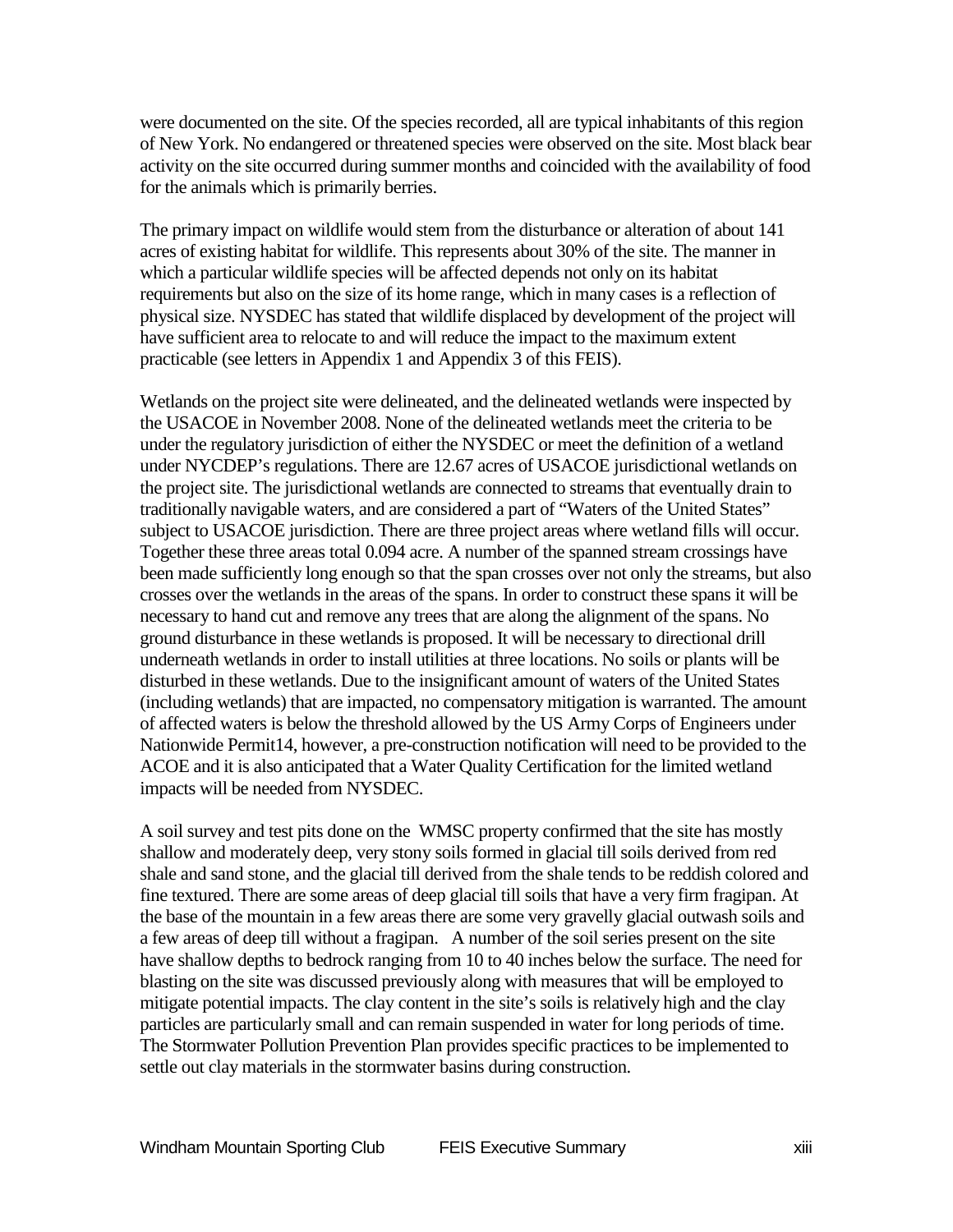As per section 1.3.4 above and the letter addendum prepared by the project traffic consultant in the Errata section, the reductions in the project unit count will result in lower peak traffic generation rates as compared to the traffic generation rates provided in the DEIS Traffic Impact Study. The mitigation measures proposed in the DEIS for the higher trip generation rates will continue to be sufficient for the currently proposed reduced project size.

A Visual Impact Assessment was prepared for this project consistent with the requirements of the Scoping Document and NYSDEC's Program Policy DEP-00-2. Photographs into the project site were taken from 69 locations within the 5-mile radius study area. Ten of these locations were selected in conjunction with the Lead Agency as representative of potential views into the project site from within the study area. The chosen locations included local roads, hiking trails within and outside NYS Forest Preserve, and the historically significant Center Church on Church Street. The Visual Impact Assessment includes photos of existing conditions from these locations along with rendered simulations of the built condition. The visibility of the project varies in the viewpoints that were analyzed. In many instances, intervening vegetation and/or distance limit project visibility, and this limited visibility is eliminated at some of the viewpoints during leaf-on conditions. In some instances some of the project elements are quite visible from viewpoints. Even though project elements are visible from these viewpoints, the project will not result in significant adverse visual impact when the views are considered in the context of the existing viewshed, surrounding land uses, and the Town's land planning goals expressed in its recently completed GEIS. A number of measures will be implemented in order to mitigate potential visual impacts. These measures are enforceable through the implementation of the Architectural Review Board's adherence to its Design Guidelines during their detailed process for reviewing and approving project buildings. The FEIS provides additional information regarding the numbers of affected viewers and expected view durations. This additional information does not change the findings in the DEIS that the project will not produce substantial adverse visual impacts.

The ambient sound environment on and around the project site varies depending on the location on the site. Sound sources include vehicles on local roads, distant equipment operation at Windham Mountain as well as distant aircraft, birds, and wind in the trees. Based on the site's rural setting, ambient noise levels are expected to be around 50 A-weighted decibels (dBA). This is consistent with field measurements of ambient conditions in other rural locations in the Catskills of 49 to 52 dBA. Major sources of noise during construction will be for road construction and building construction, including blasting. Generally speaking, installation of water and sewer infrastructure is anticipated to be part of the road construction process so they are not differentiated. Noise complaint procedures that will be established and will be complied with during construction, including the establishment of telephone complaint line and specific procedures to be followed in the event any complaints are received are provided. Project operational activities are not anticipated to be a significant source of noise. Monthly reports summarizing noise complaints and complaint resolutions will be provided to the Windham Police Department.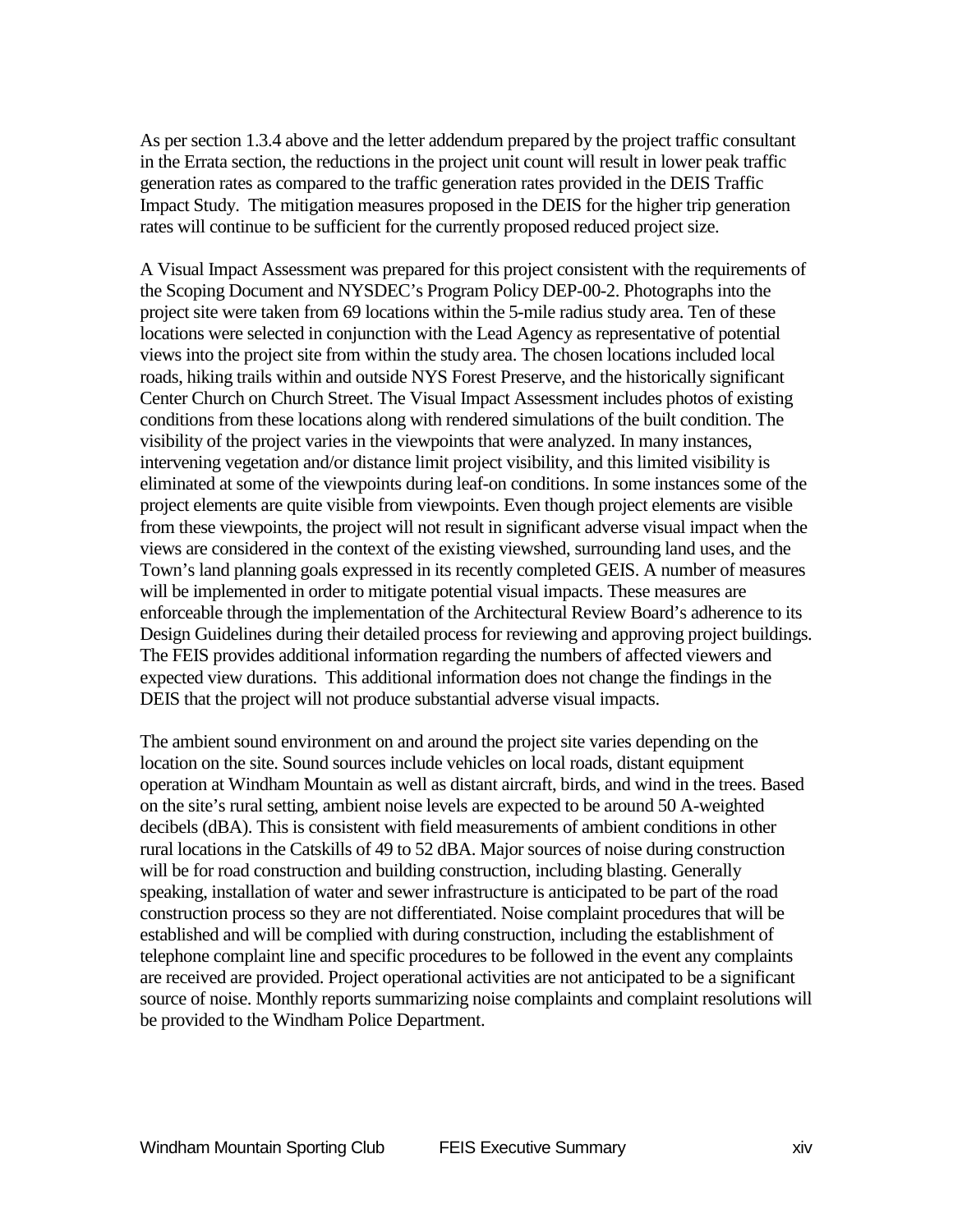The WMSC project is highly consistent with existing patterns of land use and the character of the Town of Windham as supported by the Town's GEIS. Land use directly adjacent to the WMSC property varies. The western boundary of the property directly abuts Windham Mountain, an active and popular recreational area. The southern boundary of the property backs up to New York State property (Forest Preserve), which is undeveloped and largely forested land. The remainder of WMSC property borders multiple private land owners to the north and east. According to the Town of Windham's GEIS, "The economic engine for Windham is Windham Mountain. Windham Mountain is marketed as a family destination ski area and is referred to as one of the "Big Three" ski areas (Hunter Mountain, Windham Mountain, and Belleayre) in the Catskill Mountains due to the Mountain's vertical drop, lift capacity, number of runs, skiable acreage, and the extent of advanced and expert terrain. Improvement plans have focused on facilities such as the lodges and residential development adjacent to ski trails. Windham Mountain strives to provide services for tourists on a yearround basis by providing mountain-based recreational activities, such as mountain boarding in the summer months, and has recently hosted mountain biking events."

Aside from the ski area and the Forest Preserve uses, the WMSC property is generally bounded by either vacant land or residential land uses. Immediately flanking the ski area, on the hillsides to the east and west, the residential developments consist of mostly seasonal homes, often with ski trails integrated into or traversing the developed area. Development in the immediate area of the project site also includes the 12-lot Copper Ridge residential subdivision, and the approved, but not yet started, Stonewall Glen townhouse project. Whereas the general residential character and land use in the town are mostly of a low-density rural residential character, the residential development land uses immediately adjacent to the east and west slopes of the Windham Mountain ski area are generally at a higher-density than the town as a whole. As noted in the Town's GEIS, "Seasonal residences and ski vacation homes comprise approximately 9% of the residential land, generally concentrated in areas near Windham Mountain or within the NYS Route 23 corridor."(GEIS, page 76) The 2010 Census shows that 88.3 percent of the residential units in the Town are classified as seasonal residences.

The EIS includes discussion of correspondence received from the Town Board stating that the Town Police, Fire and EMS can serve the project. Also included is a discussion of the Windham Ashland Jewett school district, its ability to serve the project, and the net fiscal benefit the school district will experience as a result of the project.

As described in section 1.3.5 above and in the referenced letter report from the project socioeconomic consultant in the Errata section, the reductions made to the project will result in decreased economic benefits to the various benefiting entities, but that the project will still have positive benefits for all entities.

A Phase IA Archaeological Literature Review and Sensitivity Assessment and Phase IB Archaeological Field Survey and Reconnaissance were conducted for the proposed WMSC project site and reviewed by NYSOPRHP, which issued a letter stating their determination that the project would not have an adverse effect on cultural resources.